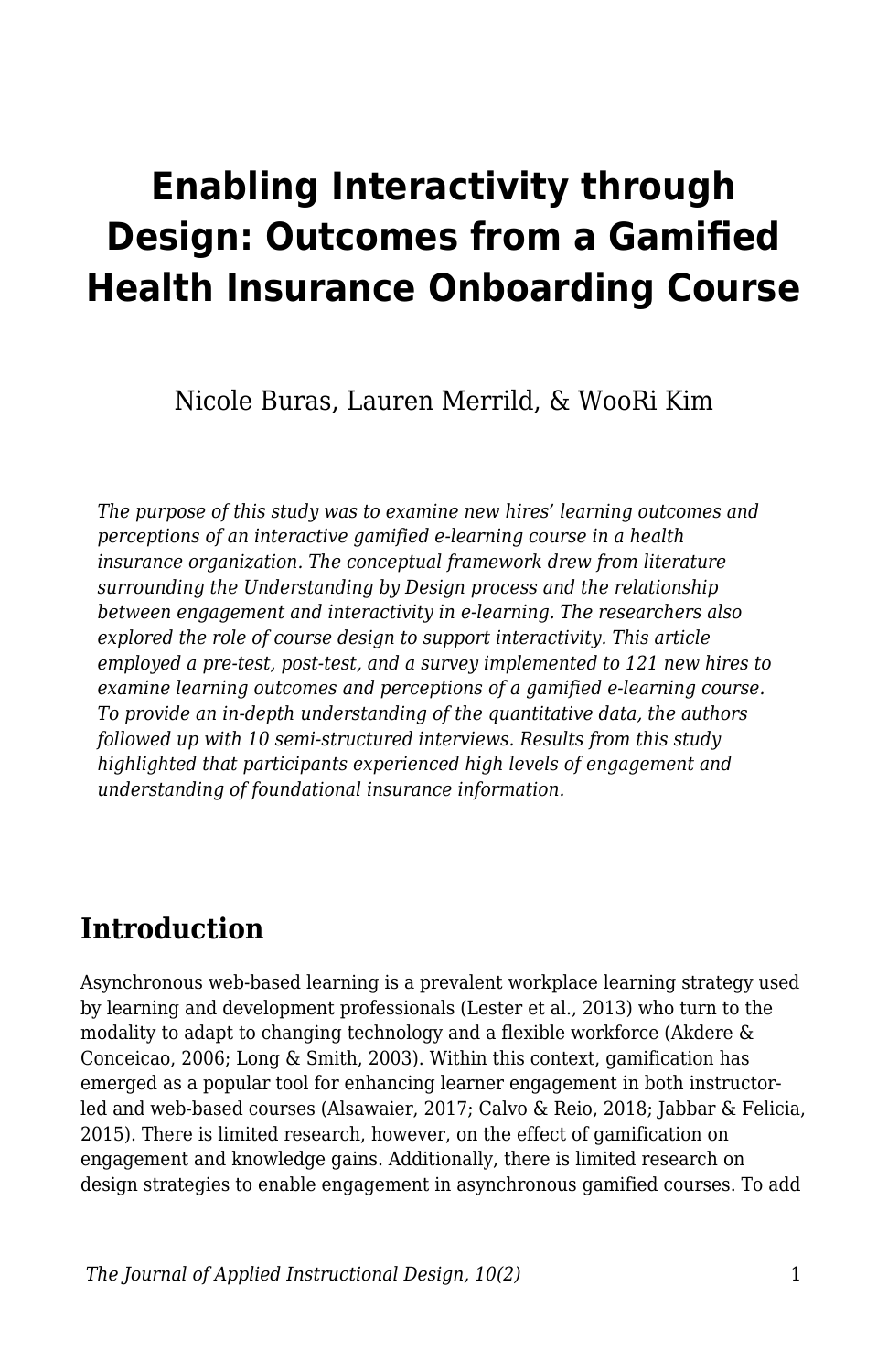to the body of literature, the authors explored the impact of a gamified course design on engagement and knowledge gained in an asynchronous gamified course delivered in a health insurance organization.

Gamification is the practice of incorporating elements of game design into a course to increase engagement and motivation (Dichev & Dicheva, 2017). Game elements include, but are not limited to, challenges, points, leaderboards, leveling up, and badges. A course is "gamified" when it incorporates elements of games. For this reason, gamification and gamified courses are hereafter accompanying terms. The authors employed gamification techniques in a course titled Member Journey that was delivered asynchronously to new hires on their first day of functional job-based training. The gamification techniques used included challenges, achievements, leveling up, rules, and goals.

The course covered the customer life cycle from a customer's perspective. By the end of the course, learners were expected to be able to define terminology, categorize business units, and order steps in the customer experience. In the course, two guides helped the learners through four levels of challenges with increasing complexity. These challenges were presented as destinations in the Member Journey. Learners received stamps in their passports when a new destination was reached. At each destination, the learners completed a challenge. When passed, they were able to "level-up" to the following destination. Each new destination would contain a challenge with prerequisite knowledge from the previous destinations. The learner's goal was to accumulate all stamps in their passports. To explore the impact of course design on engagement and performance, the authors incorporated features to enable the gamification in the course, such as narrative, plot, rules, increasing complexity, and characters.

The conceptual framework drew from literature addressing the relationship between engagement and game elements in e-learning and how course design promotes greater engagement and understanding of course content in gamified courses. This study is beneficial for field practitioners and scholars who are interested in strategies to enhance gamification approaches.

# **Literature Review**

### **Importance of the Design Process**

Technology-based learning represents an ongoing growing trend in businesses (Ho, 2017), however, critical discussions around the effectiveness of different delivery methods have created several classes of thought (Bell & Federman,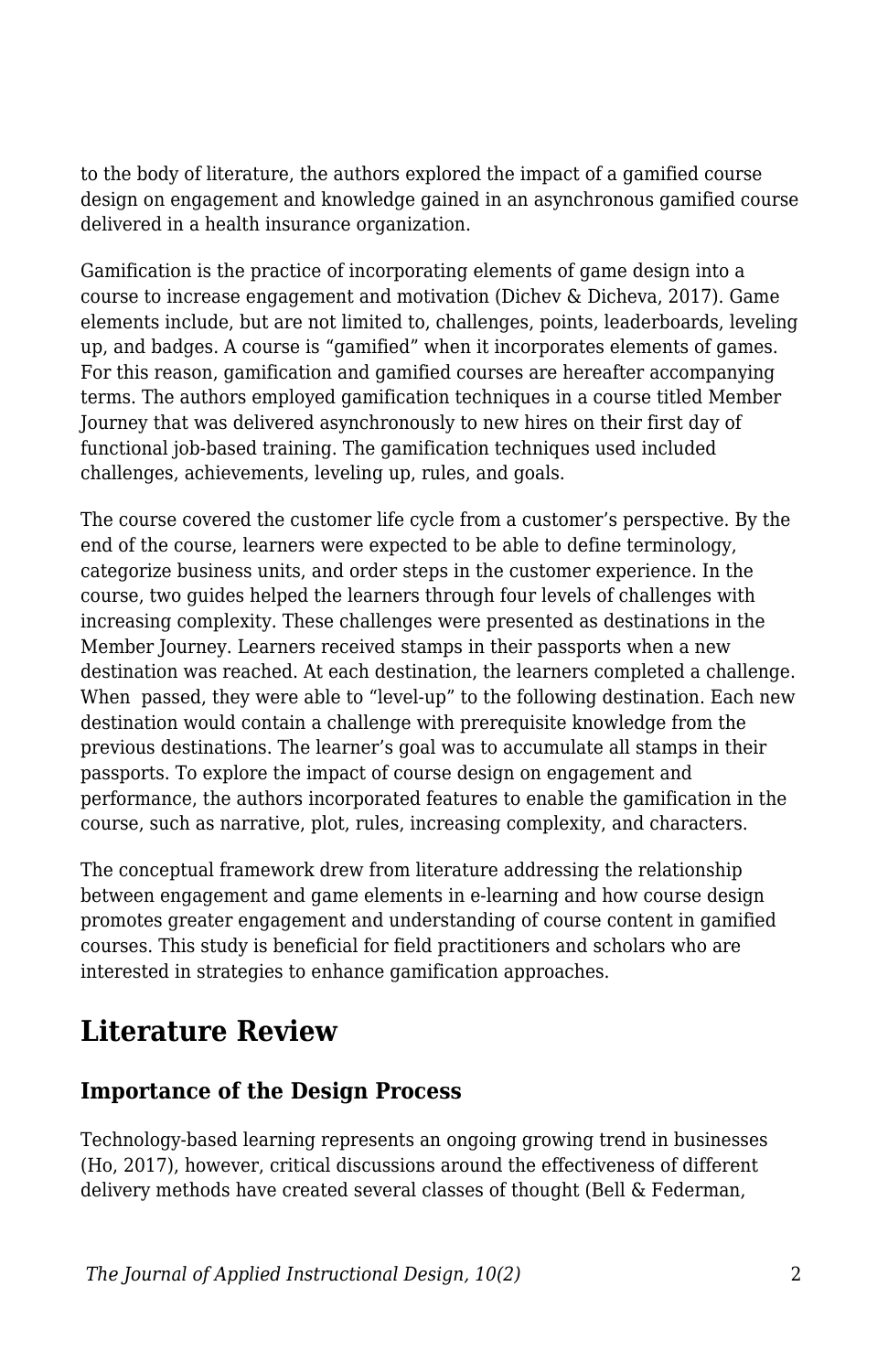2013). One class of thought identified by Bell and Federman (2013) maintains that the effectiveness of e-learning instruction is dependent upon the vigor of the instructional design process. The perception of this group is that the most appropriate delivery method varies based on the learning context, content, and audience (Bell & Federman, 2013). The authors also believe that pedagogical approaches are an avenue to learning and not learning itself and the success of a learning approach is dependent upon a thorough instructional design process that considers organizational objectives, audience, technology and learning environment.

## **The Relationship Between Engagement and Interactivity in E-Learning**

If e-learning is determined to be an effective approach, it is important to consider participant engagement. Engagement in learning refers to the level of positive emotional response and commitment a learner feels while completing learning tasks (Young, 2010). This is critical because research has indicated that engagement in learning influences critical thinking, determination, and performance (Young, 2010). Performance, in this context, refers to competence in a role or task and determination to complete role responsibilities or tasks.

Research supports increased learner engagement can lead to increased knowledge gains (Bloom, 1956; Nkhoma et al., 2014). For some researchers, learning engagement is seen to have a significant positive effect on knowledge and performance that as a result, the level of engagement influences the breadth and depth of the knowledge gained (Nkhoma et al., 2014). For others, the effects of learning engagement can be captured in a hierarchy of engagement levels and outcomes (Bloom, 1956).

An emergent area of research centers on the need for interactivity to promote engagement in e-learning courses (Zhang & Zhou, 2003). In a comparison of learners in an interactive e-learning environment to those in the traditional classroom environment, Zhang and Zhou (2003) found that interactive courses increased flexibility and engagement and achieved higher levels of knowledge gains and participant satisfaction.

Interactivity in e-learning may refer to any action in which the learner influences the learning program through inputs or actions, such as text entry, clicks, and rollovers. Additionally, interactivity goes beyond physical actions (Hong et al., 2014; Woo et al., 2010). When the definition of interactivity is expanded to include any components of two-way communication, then complex cognitive interactions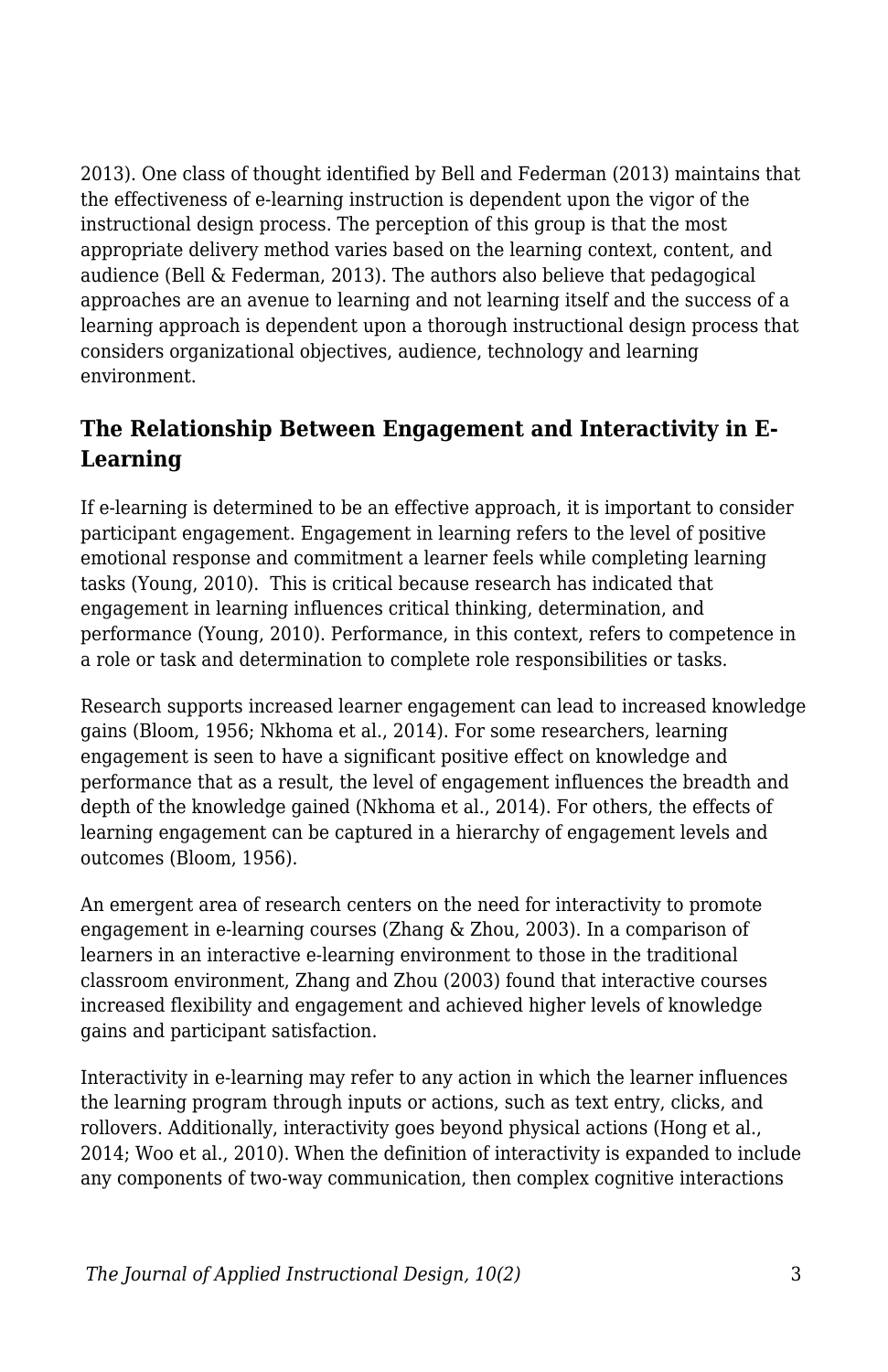or online social exchanges can be considered e-learning interactivity (Hong et al., 2014). In fact, intangible interactions such as games, stories, and other strategies were found by Chatterjee (2010) to increase engagement at a greater rate than physical components.

### **Interactivity in Gamified Courses**

Gamification represents an interactive approach that is used by organizations to engage employees and reduce knowledge gaps (Calvo & Reio, 2018). Underlying game components activate learner engagement through cognitive interactivity, but gamification is distinct in also requiring physical action. For example, physical interactions in an e-learning game would include clicks, drag-and-drop, text entry, and other one-way approaches to influence an e-learning module. Cognitive interactions are reciprocal between the e-learning solution and the learner. Examples of these include problem-solving scenarios and increasingly difficult challenges. By incorporating both mental and physical components of interactivity, gamified e-learning achieves advanced levels of interactivity (Chang et al, 2018).

## **Course Design to Support Interactivity Through Gamification**

In the Member Journey course, storytelling techniques were used to support the gamification. Storytelling has been shown to increase interactivity and engagement in a course (Baldwin & Ching, 2016) and to promote information storing and comprehension (Novak, 2015). These techniques included a plot and support for the overarching plot through characters, a journey, conflict, and resolution (Baldwin & Ching, 2016). Characters in particular assisted in the development of the story and guided learners through plot points, a technique that has been shown to increase engagement (Smeda et al., 2010). The authors examined the impact of using storytelling to enable the interactivity and engagement of gamification in the Member Journey course.

### **Engagement and Learning Achievement with Gamified E-Learning**

Game elements such as challenges and awards are powerful tools for promoting motivation and engagement through interactivity (Alsawaier, 2017; Calvo & Reio, 2018; Jabbar & Felicia, 2015) and interactive storytelling can increase engagement and comprehension (Baldwin & Ching, 2016; Novak, 2015). Gamification, however, also directly contributes to knowledge gains by increasing engagement (Calvo & Reio, 2018). Calvo and Reio (2018) found higher levels of engagement linked to higher knowledge gains in a gamified course administered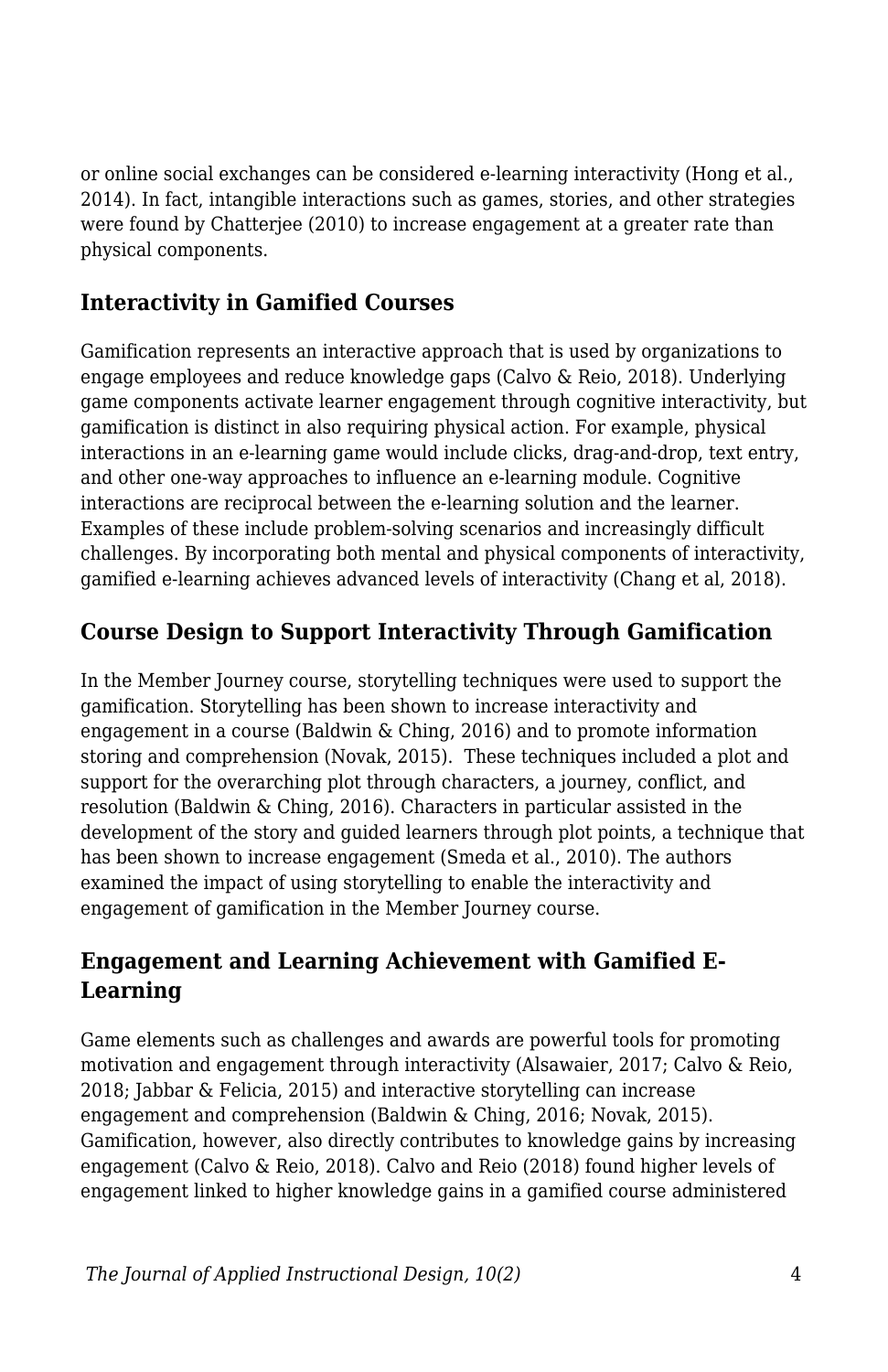to professionals in the tourism industry. The more engaged learners were in a gamified course, the greater the level of knowledge gains.

Jabbar and Felicia (2015) found similar results in a systematic review of engagement and knowledge gains in gamification. They found that gamified learning increased knowledge attainment. Gamified learning is most effective when components contributing to emotional and cognitive engagement are present in the course design. Combining multiple types of interactivity and using an effective design has the greatest impact on engagement and knowledge gains (Jabber & Felicia, 2015). The article also examines the effects of an interactive gamified course design on understanding of content.

# **Methods**

## **Purpose of the Study**

Limited research is available on design approaches to facilitate engagement in asynchronous gamified courses. This study adds to the body of knowledge for scholars and practitioners by exploring the impact of a gamified course design on engagement and understanding of course content in an asynchronous gamified new hire course titled Member Journey. The course was delivered on the first day of functional job-based training at a health insurance organization.

Through quantitative approaches, this study answers the following research questions:

- Does the gamified course enable learners to reach training goals?
- What are the significant factors (health care experience, narration, course activities and engagement) that predict employee post-test scores?
- What are the employees' perceptions of the course, gamification, interactive elements and interactivity enablers?
- How is the impact of gamification on employee knowledge gains different between lower performers and higher performers?
- How is the time spent on pre- and post-test different between lower performers and higher performers?
- How are the employees' perceptions of the course, gamification, interactive elements and interactivity enablers different between lower performers and higher performers?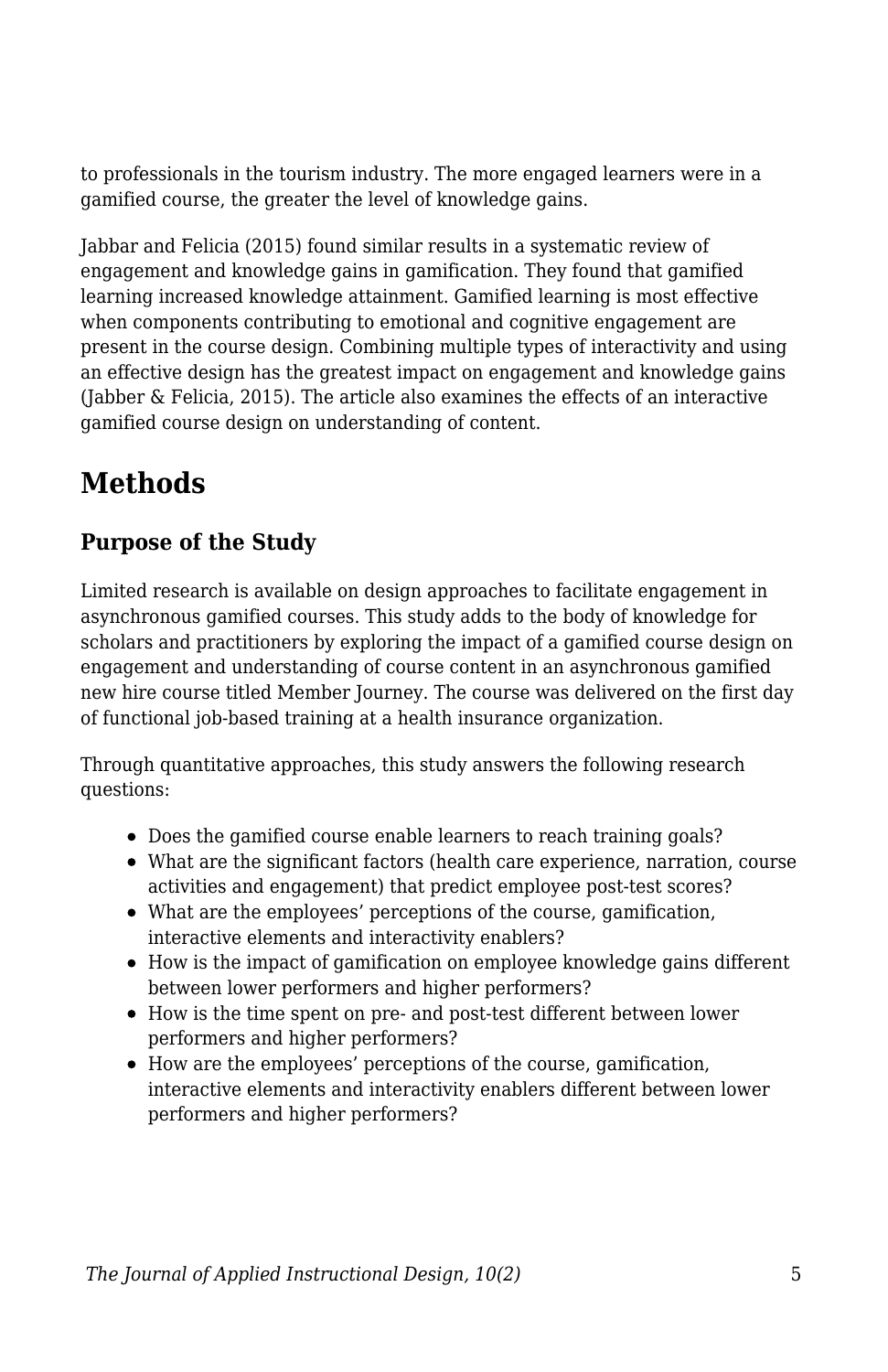### **Research Design**

The study primarily employed a quantitative driven approaches. The researchers administered a pre- and post-test to consider participants' understanding of course content from the intervention of the gamified course. A survey was used to gain insight into the participants' views and attitudes on the instructional approaches. After collecting and analyzing the quantitative data, the authors conducted semistructured interviews to delve deeper into the topics and provide rich descriptions on participants' attitudes (Creswell, 2014). Participants were assured of anonymity; in fact, any names used in the article to enhance the narrative are pseudonyms.

## **Setting**

The United States based health insurance company employs over 23,000 people; more narrowly, the specific division this project focused on includes 9,000 concierge customer service employees. In 2017-2018, leadership of the concierge customer service division determined that many new hires did not have sufficient knowledge of health insurance basics, such as terminology and insurance claim and inquiry processes. To address these knowledge gaps, instructional designers employed the Understanding by Design Framework (UbD) to inform the course design (Wiggins & McTighe, 2011). UbD is an instructional design framework composed of three stages: Stage 1 involves identifying desired results; Stage 2 involves determining assessment evidence; and Stage 3 encompasses planning the learning experience and instruction (McTighe & Wiggins, 2012).

### **Identify Desired Results**

The desired result of the fundamental onboarding course was for employees to understand foundational elements of the business and the customer experience. Several instructor-led and e-learning learning modalities were considered to address this knowledge gap. To determine the most appropriate learning solution, leadership and instructional designers considered several factors. In 2017 and 2018, the health insurance instructional designers deployed physically interactive techniques, such as clickables, dragging features, text entry, and system simulations in the organization's e-learning courses. The courses were positively received by learners and they supported the evaluation of core competencies. Expanding upon this innovation, the company sought more immersive and cognitively interactive approaches. Additionally, the business wanted to implement a course covering foundational content across multiple lines of business. Stakeholders determined that an instructor-led approach would not be an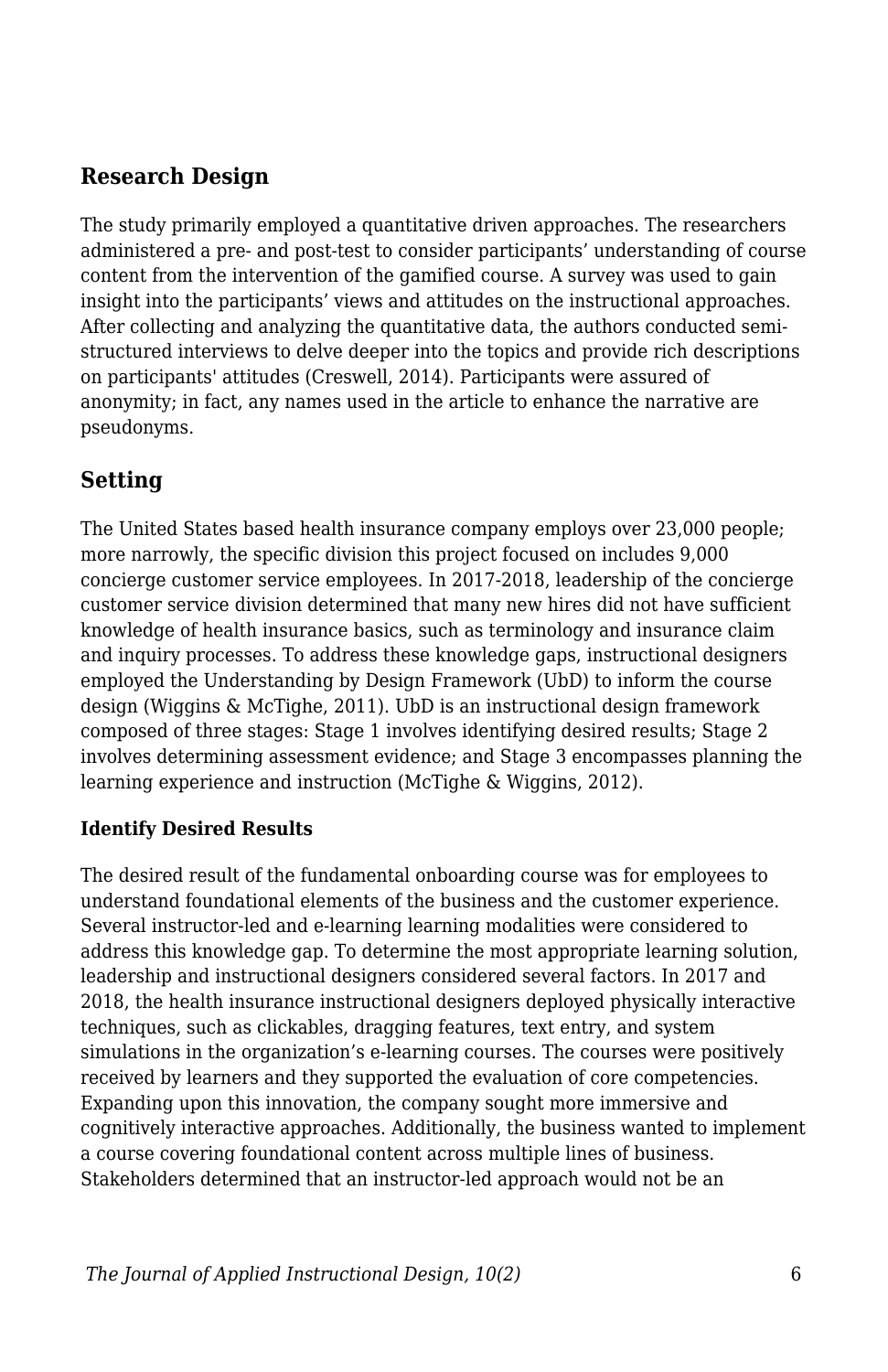appropriate fit with available resources, so e-learning solutions were explored.

#### **Determine Assessment Evidence**

It was determined that assessment evidence would be gathered through mixed methods strategies including a knowledge check on core competencies and a survey centered on the learner experience. The knowledge check allowed a timely measurement of knowledge gained in the course and the survey provided an insight into the Member Journey course relative to other courses and modules in the program. Success in the evaluation of learner performance would be achieved when a learner could demonstrate the effective application of the terminology, concepts, and processes learned in a different scenario and context. The scenarios outlined in the pre- and post-assessment focused on unique situations to gauge learner adaptability in new contexts. The UbD framework considers this level of adaptability to be evidence for knowledge transfer (McTighe & Wiggins, 2012). The questions in the pre- and post-assessment included prerequisite knowledge learners worked through to solve the problem. The result was a holistic assessment approach that considered the comprehension and application of concrete and abstract information and concepts.

### **Plan Learning Experiences and Instruction**

Within the organization, Member Journey represents a complex e-learning course. The organizational standard of complex e-learning includes: (a) audio (including scripting); (b) video; (c) interactive simulations; (d) high interactivity; (e) multiple animations. The learning solution consisted of a 30-minute Storyline course informed by gamification e-learning principles. Articulate Storyline, an authoring software that promotes interactive and personalized online and mobile courses, was used to develop the course (Articulate Global, 2019). The gamified e-learning course reviewed foundational insurance topics from the member's perspective across major topics: the purpose of insurance, retail and group plan enrollment, benefits terminology and claim submission, and appeals. The learning solution presented content sequentially in the context of the overall customer journey enabling employees to interact and work through a customer's experience with the company.

Learners completed the course in an instructor-led computer lab setting as part of an instructor-led new-hire training program that incorporated a variety of learning approaches such as experiential activities, scenario-based exercises, e-learning courses, and others. The gamified e-learning course on health insurance basics was self-directed and completed on the first day of the program.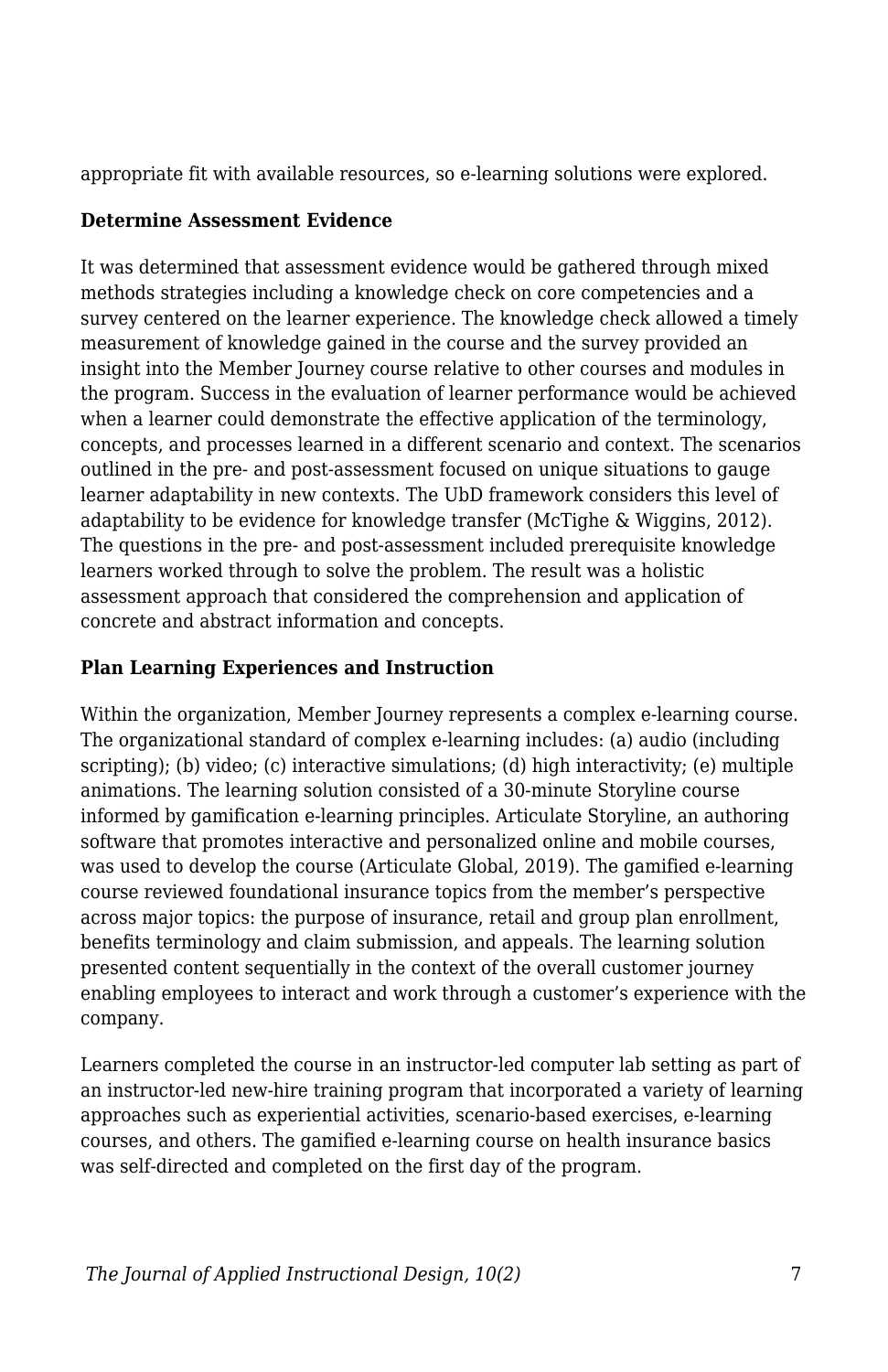At the beginning of the gamified e-learning course, storytelling elements were introduced when the learners were presented with two narrators, Gil and Gidget. The two narrators explained that during the course they would be going on the customer experience journey by visiting four islands. Each island included a gamebased challenge focusing on one of the major topics. Once the challenge was completed successfully, the participant received a badge in the form of a stamp on a passport. At the conclusion of the course, the facilitators reviewed and debriefed the content.

In sum, working through the UbD process revealed that a gamified e-learning approach aligned with the audience and the desired results. The approach allowed employees to work through a customer's experience with the company and allowed the business to assess knowledge gains through an interactive process.

## **Participants**

The researchers collected data between October and December 2018. The researchers administered a pre- and post-test and a survey to 121 employees in eight new-hire classes across the United States on the first day of onboarding. The participants were primarily under the age of 39; 57% percent were under 29 and 22% were between the ages of 30-39. 82% of participants were female. 43% of participants had some college and 27% had a high school degree or equivalent. Only 11% of the participants had more than five years of experience in healthcare; in fact, 60% of participants had less than one year of previous experience. Followup interviews were performed to add depth to the discussion. Ten participants of the 121 were randomly selected to engage in semi-structured one-on-one 60 minute interviews to gain a deeper understanding of their perceptions on the gamified course. The interview protocol consisted of six questions (see Appendix B).

## **Procedure**

The tests and survey were administered in an online format. Participants engaged in the pre-test prior to completing the Member Journey course. Participants responded to the post-test and survey after completing the course. The pre- and post-test were composed of four multifaceted multiple-choice questions. The tests aligned to the topics at the "destinations" including insurance foundations, enrollment, benefits, and claims. The questions were scenario-based and challenged the learners to problem-solve as well as recall knowledge. The pre- and post-test are equivalent tests in number of questions, difficulty, and subject matter. Parallel tests were used to avoid problematic issues inherent with test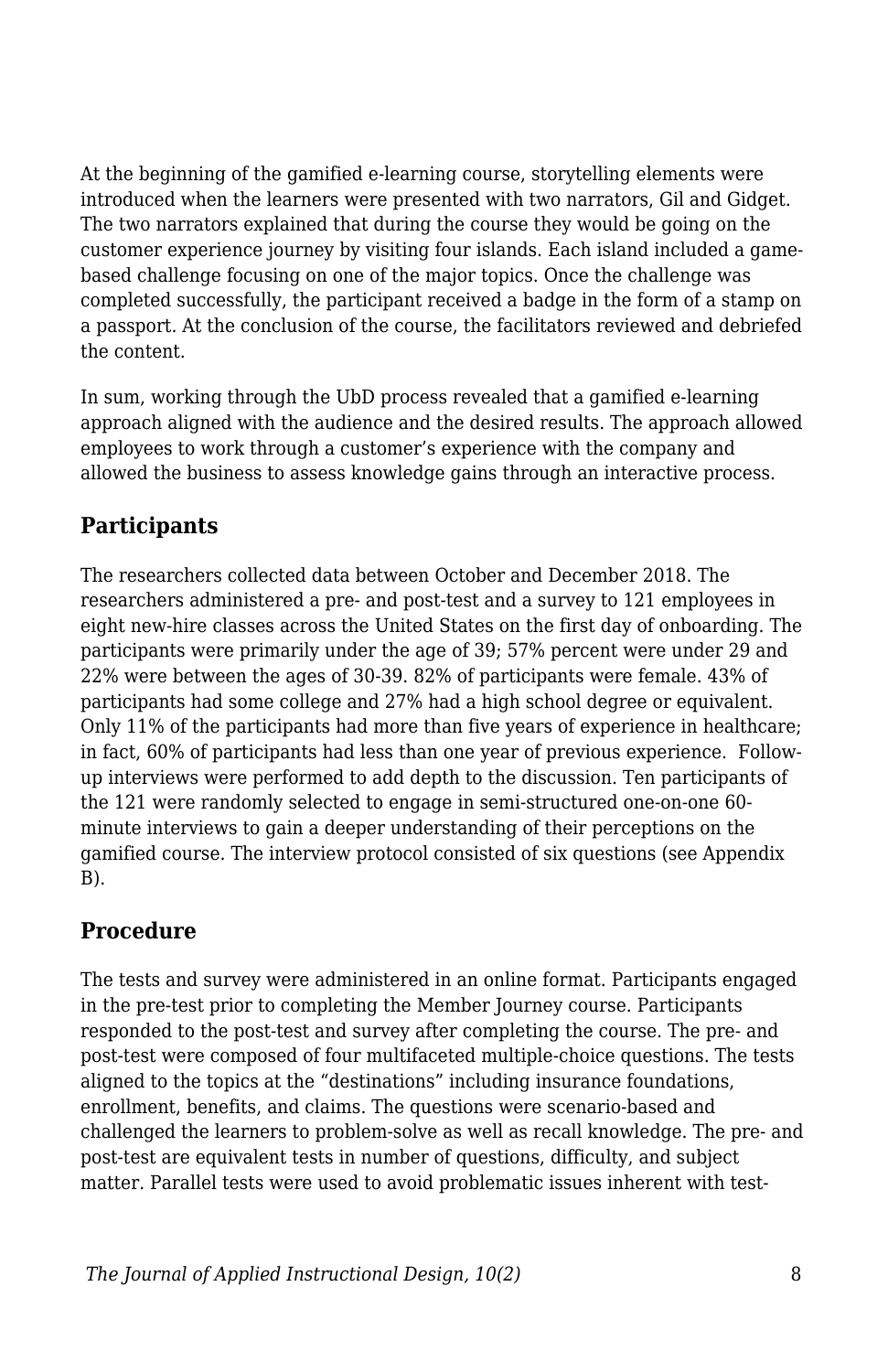retesting.

The survey consisted of nine multiple choice questions and one open-ended question (see Appendix A). The survey questions centered on demographics, course perceptions, and perceptions of course quality and usability. Previous experience in health care was considered by less than 1 year, 1-3 years, 3-5 years, and more than 5 years. Perceptions on the narration, course activities and engagement were measured on a five-point Likert scale. Narration questions centered on whether the narrators assisted participants in understanding their role. The researchers examined whether the activities (i.e., drag and drop exercise, a tic-tac-toe game, etc.) helped build understanding of concepts.

Participant responses were housed in the organization's learning management system. The day after the pre-test, post-test, and survey were administered, the researchers began the process of accessing, cleaning, and compiling the data.

## **Data Analysis**

Quantitative data were analyzed using SPSS statistical software. For the first research question, employee pre-test scores and post-test scores were compared using a t-test. To answer the second research question, a multiple linear regression analysis was used. Multiple regression analysis is a statistical technique to explore the relationship between a dependent variable and any one of the independent variables when the other independent variables are held fixed (Hoffmann, 2010). Employee post-test scores were used as a dependent variable and employee healthcare experience, perception on narration, course activities, and engagement were used as independent variables. Residual analysis, multicollinearity with tolerance and VIF (variance inflation factor) values and error term were reviewed to check all required model assumptions to conduct the regression model.

# **Results**

### **Research Question 1. Does the Gamified Course Enable Learners to Reach Training Goals?**

The average scores in the pre- and post-test for all employees are displayed in Figure 1. In addressing the first research question, participants demonstrated on average a 9.5-point increase in scores on foundational insurance topics from the pretest to the post-test. The average score in the pre-test was 65.5 (SD=24.42)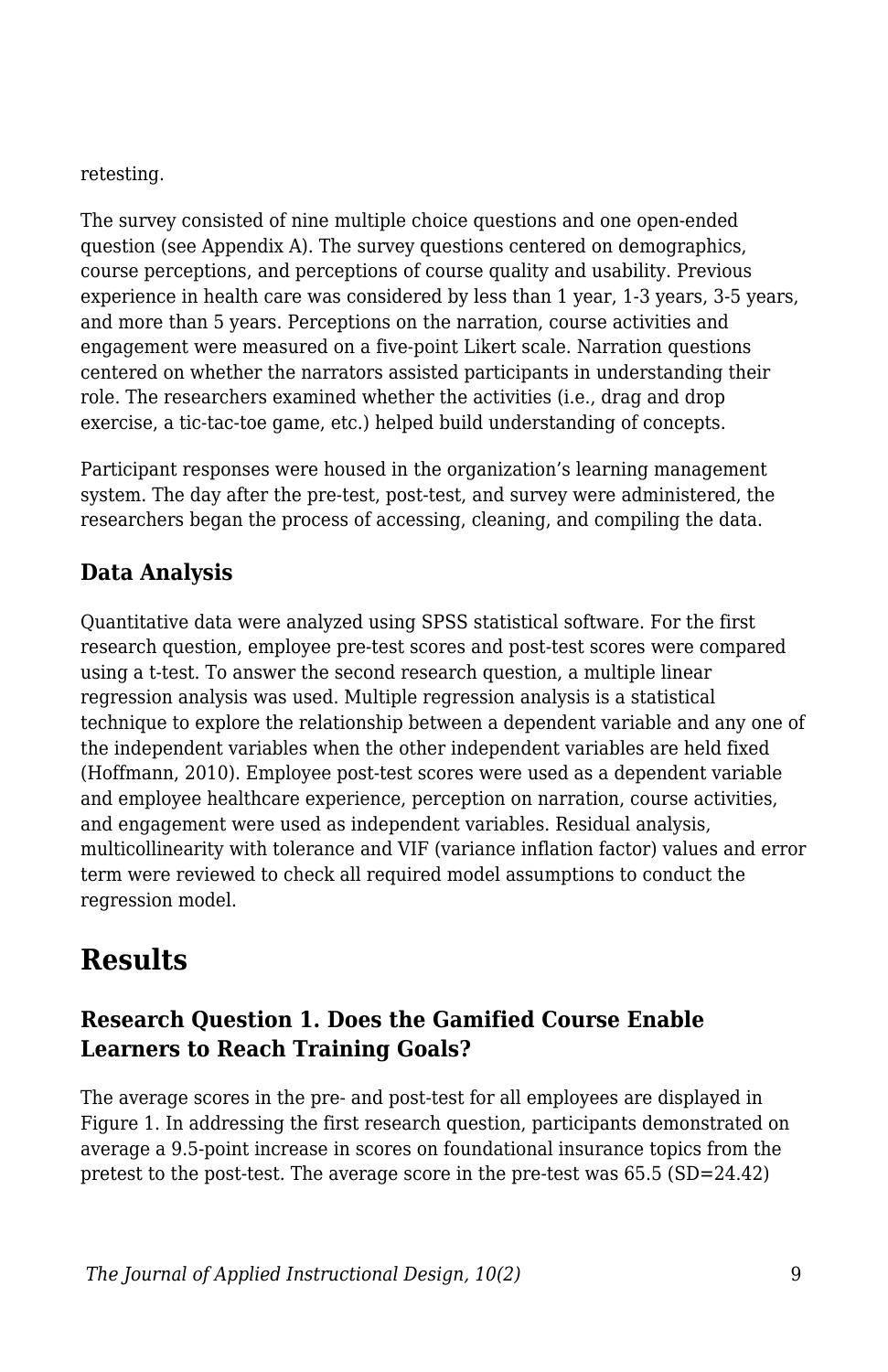and the average score in the post-test was 75 (SD=21.65) out of 100. This was a statistically significant difference  $(t(120) = -4.11, p < 0.001)$  and supported the design team's completion goal.

Figure 1

Knowledge Gains Comparison in Pre-Test and Post-Test



A Bar Graph Showing a Comparison of Knowledge Gains in Pre-Test and Post-Test Scores

### **Research Question 2. What Are the Significant Factors (Healthcare Experience, Narration, Course Activities, and Engagement) That Predict Employee Post-Test Scores?**

Answering the second research question, prior to multiple linear regression analysis, Pearson's correlation analysis was conducted (see Table 1). Participants' post-test scores had a positive correlation with health care experience  $(r = .20, p)$  $(6.05)$ , narration (r = .25, p  $(6.01)$ , course activities (r = .22, p  $(6.01)$ , and engagement ( $r = .22$ ,  $p < .01$ ). Learning activities had a strong positive correlation with narration  $(r = .69, p < .001)$  and engagement  $(r = .68, p < .001)$ . Narration had a strong positive correlation with engagement  $(r = .83, p < .01)$ . Multicollinearity with tolerance and VIF values were checked and there were no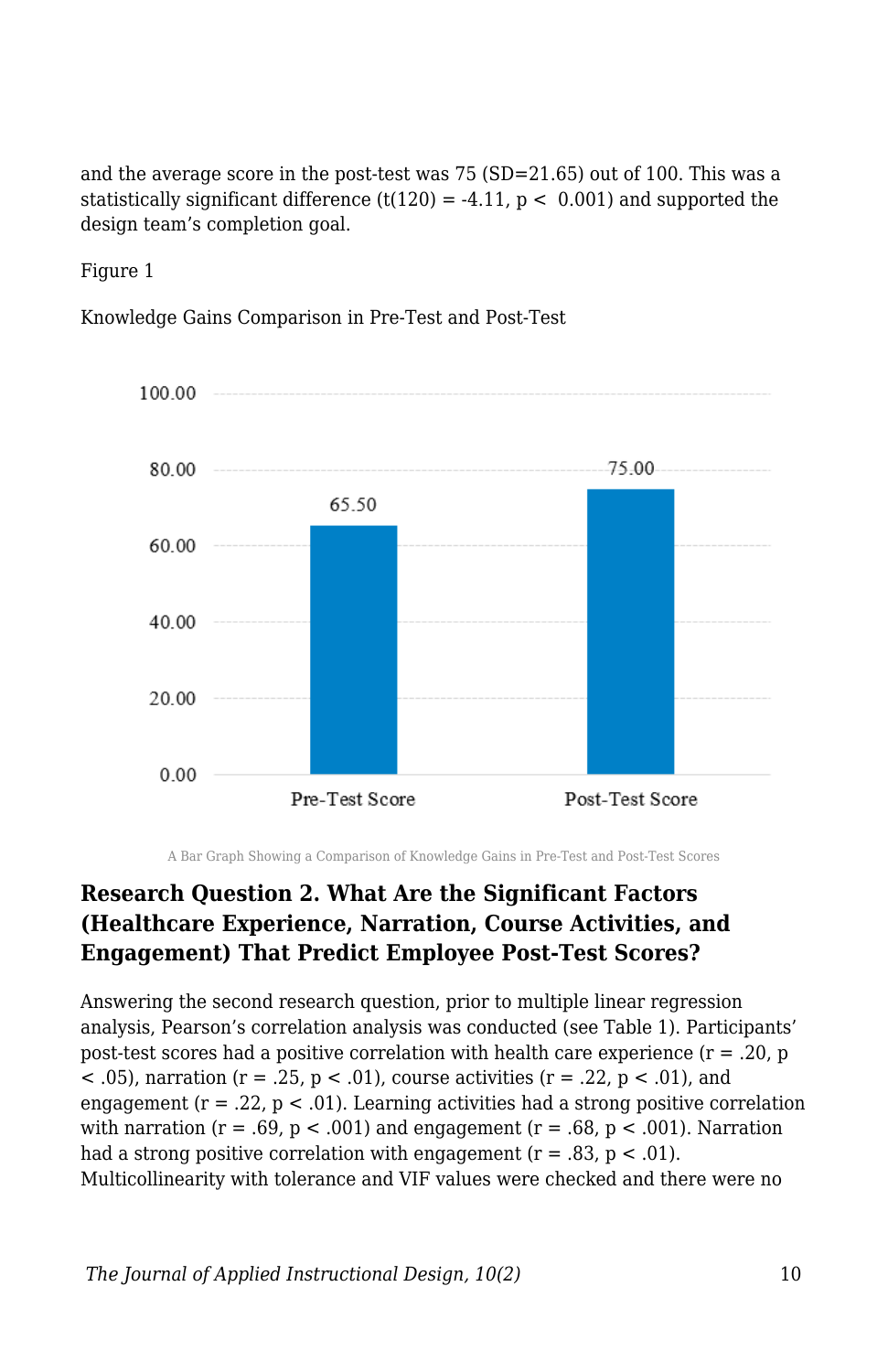issues with multicollinearity in this study. Table 2 shows that health care experience ( $\beta = .21$ ,  $p < .05$ ) was a significant factor impacting participants' posttest scores. The regression model was a good fit  $(R^2=10.7%)$  and the relationships were statistically significant in explaining 10.7% variance in post-test scores using four independent variables.

#### Table 1

Correlations Among Variables

|                          | Post-Test<br><b>Score</b> | <b>Healthcare</b><br><b>Experience</b> | <b>Narration</b> | Course<br><b>Activities</b> |  |
|--------------------------|---------------------------|----------------------------------------|------------------|-----------------------------|--|
| <b>Post-Test Score</b>   |                           |                                        |                  |                             |  |
| Healthcare<br>Experience | $.195*$                   |                                        |                  |                             |  |
| Narration                | $.246**$                  | $-.044$                                |                  |                             |  |
| Course Activities        | $.217**$                  | $-.001$                                | .690***          | -                           |  |
| Engagement               | $.217**$                  | $-.058$                                | $.830***$        | $.680***$                   |  |

Note.  $np < .05$ ,  $**p < .01$ ,  $***p < .001$ 

Table 2

Predicting Factors for Post-Test Score

|                       | в        | <b>Std. Error</b> | ß   | t       | Sig. |
|-----------------------|----------|-------------------|-----|---------|------|
| <b>Constant</b>       | 33.40    | 14.16             |     | $2.36*$ | .020 |
| Healthcare Experience | 4.29     | 1.84              | .21 | $2.33*$ | .022 |
| Narration             | 4.75     | 4.36              | .18 | 1.09    | .278 |
| Course Activities     | 1.99     | 3.42              | .07 | .58     | .561 |
| Engagement            | .95      | 5.31              | .03 | .18     | .858 |
| $R^2$                 | .107     |                   |     |         |      |
| Adjusted $R^2$        | .076     |                   |     |         |      |
| F                     | $3.463*$ |                   |     |         |      |

Note. \*p < .05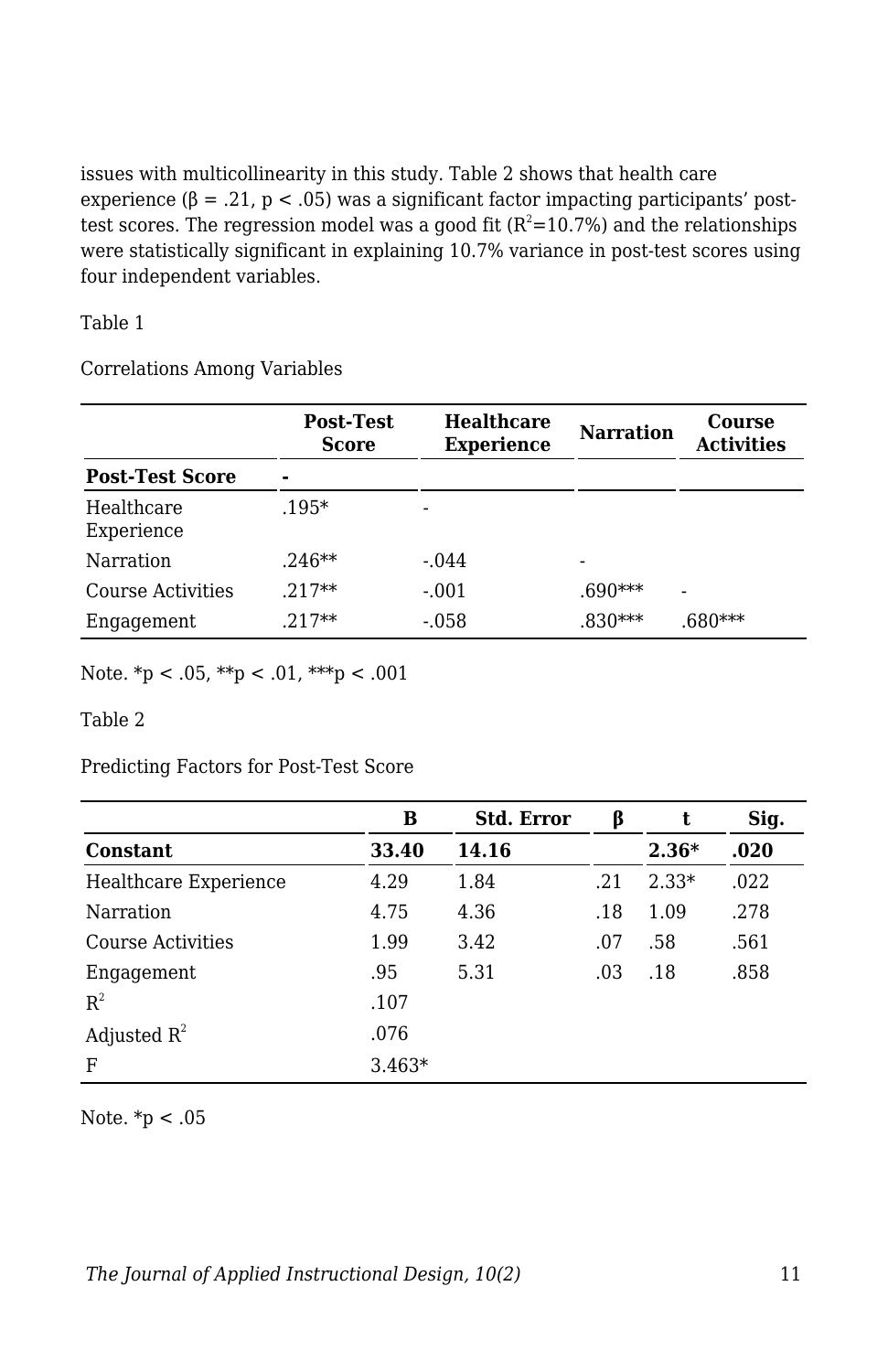### **Research Question 3. What Are the Employees' Perceptions of the Course, Gamification, Interactive Elements, and Interaction Enablers?**

Regarding the third research question, participants also expressed positive perceptions of the interactivity and gamification strategies. The employees' perceptions of the course rating are presented in Figure 2. 92% of participants rated the course as excellent or good and 93% of learners expressed that engagement through the course promoted their understanding of course content.

Participants also expressed positive perceptions surrounding the activities and narrators. 91% reported they strongly agreed or agreed that the activities helped their understanding of concepts. 89% of participants shared they strongly agreed or agreed the narrators enhanced their understanding of their role. A majority (87%) of participants strongly agreed or agreed that they preferred to learn content through the learning game approach rather than other approaches (e.g., lecture, instructional videos, assigned reading, etc.).

Figure 2

Employees' Perceptions on the Course and Gamifies Elements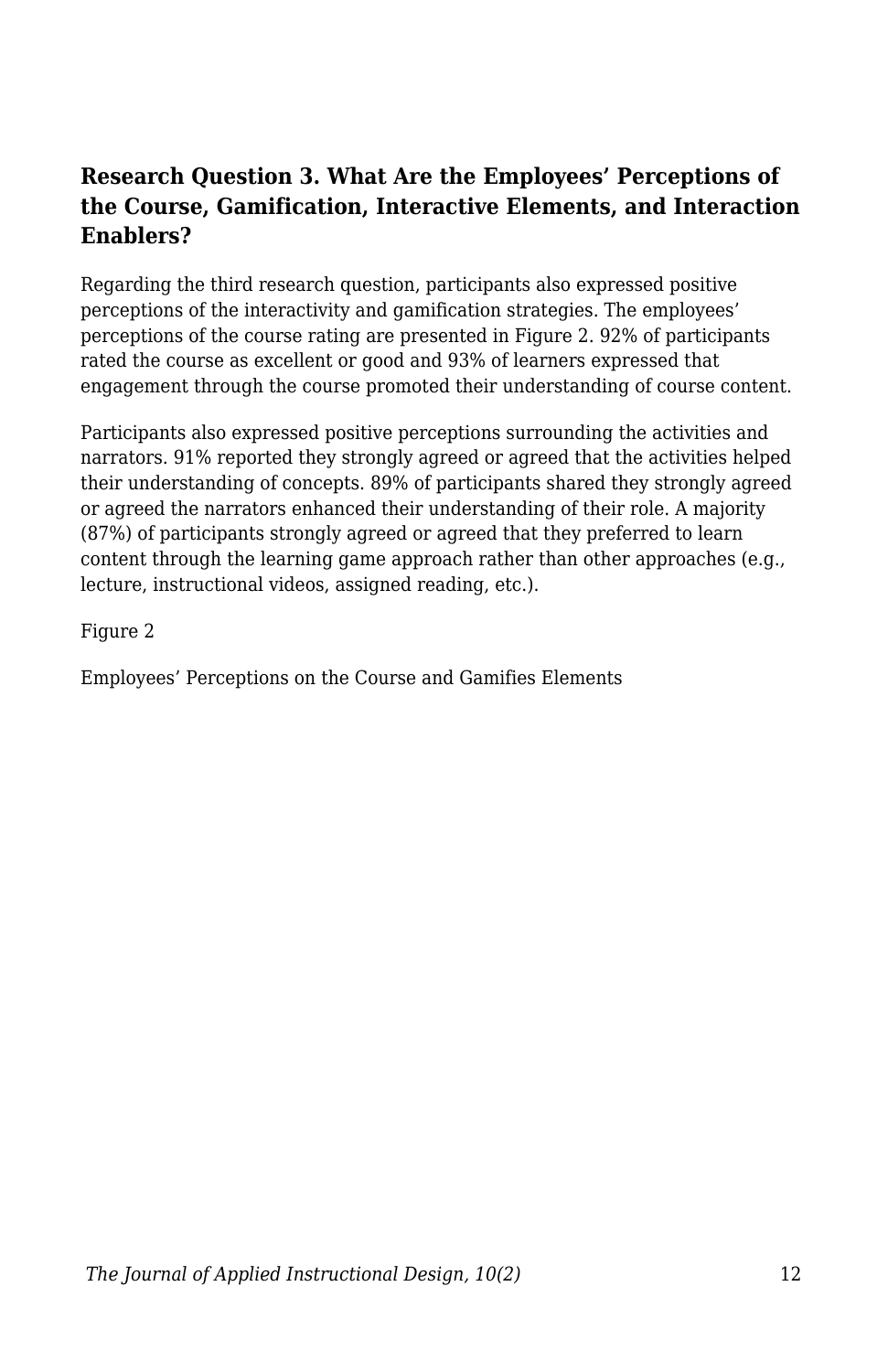

A Pie Chart Showing Employees' Perceptions of the Gamified Elements in the Course

### **Research Question 4. How Is the Impact of Gamification on Employee Knowledge Gains Different Between Lower Performers and Higher Performers?**

To answer the research question, the difference in knowledge gains from the pretest to the post-test were compared between the lower performers (post-test score<sub>mean</sub>  $\leq$  50 out of 100) and the higher performers (post-test score<sub>mean</sub> > 75 out of 100).

The scores in the pre- and post-test between the two groups are presented in Figure 3. Higher performers' average score in the pre-test was  $80.26$  (SD = 20.27), while lower performers' average score in the pre-test was 44.35 (SD = 10.63). There was a 35.91gap, a statistically significant difference  $(t(67) = -4.81$ , p < .001). Higher performers' average score in the post-test was 100.00 (SD = 0.00), while lower performers' average score in the post-test was  $54.84$  (SD = 23.65). There was a 45.16 gap, again a statistically significant difference (t(67) =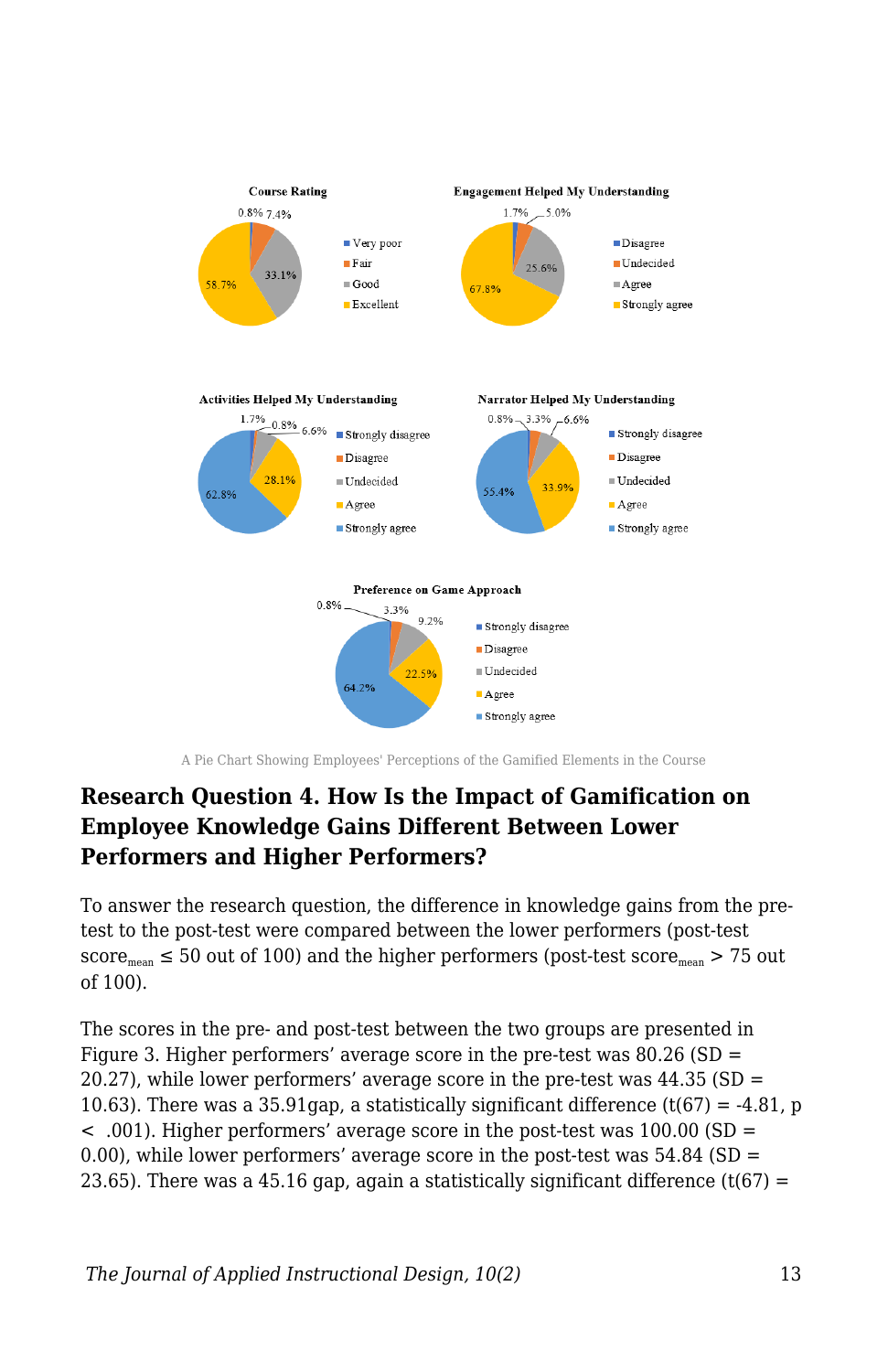-32.34, p < .001). Higher performers were closer to training goals than lower performers.

Figure 3

Knowledge Gains Comparison in Pre-Test and Post-Test Between Lower Performers and Higher Performers



A Bar Graph Showing Differences in Lower and Higher Performers Pre- and Post-Test Performance

### **Research Question 5. How Is the Time Spent on Pre- and Post-Test Different Between Lower Performers and Higher Performers?**

Time spent in the pre- and post-test between the two groups is displayed in Figure 4. Higher performers' average time spent in the pre-test was 135.03 seconds (SD  $= 112.94$ ), while lower performers' average time spent in the pre-test was 93.53 seconds  $(SD = 32.38)$ . There was a 41.50 gap, a statistically significant difference  $(t(67) = 2.16, p < .05)$ . Higher performers' average time spent in the post-test was 74.81 (SD = 34.20), while lower performers' average time spent in the post-test was  $71.45$  (SD = 43.67). There was a 3.36 gap, but the result was not a statistically significant difference.

Figure 4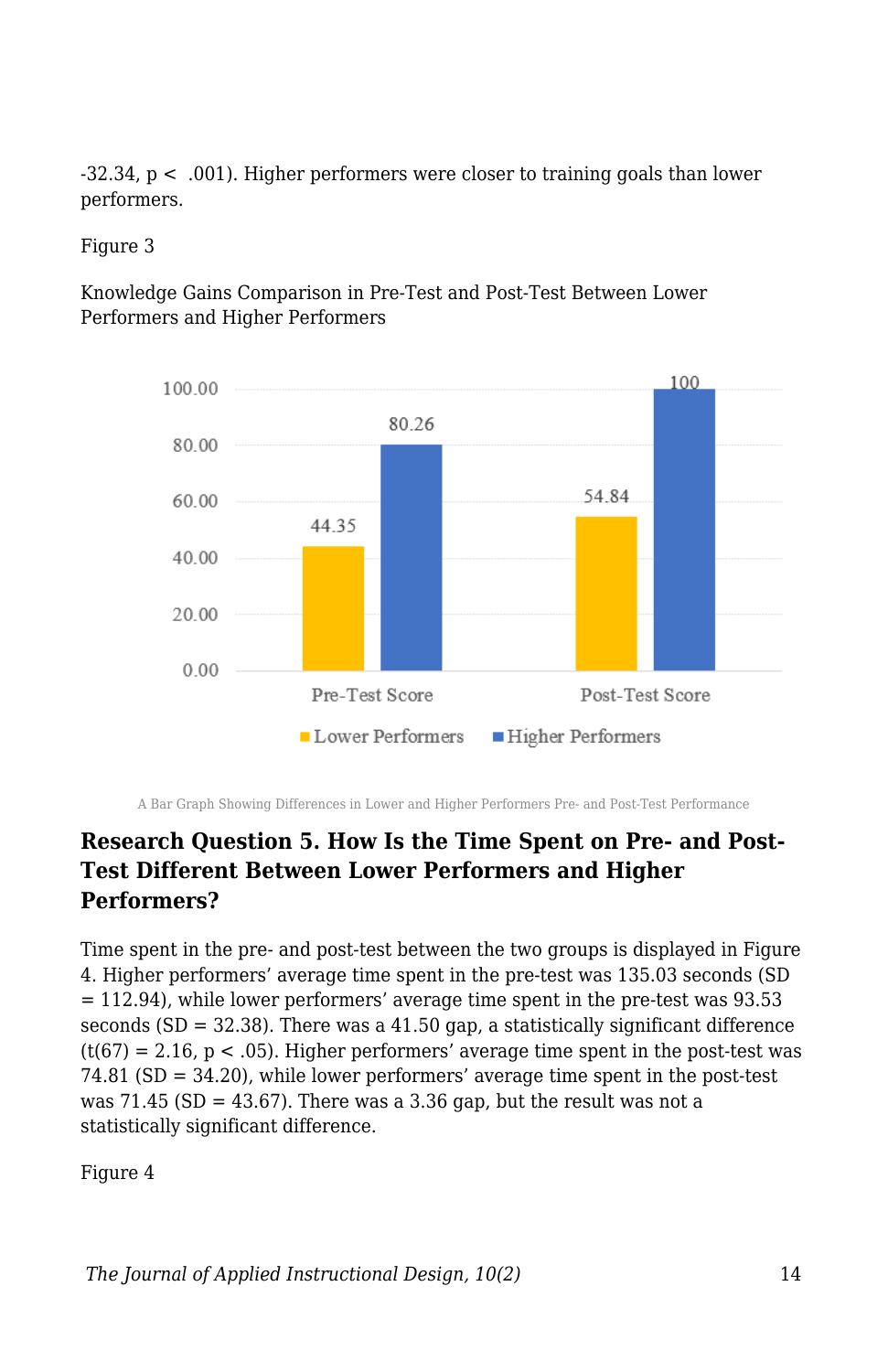

Time Spent Comparison Between Lower Performers and Higher Performers

### **Research Question 6. How Are the Employees' Perceptions of the Course, Gamification, Interactivity, and Interaction Enablers Different Between Lower Performers and Higher Performers?**

The employees' perceptions of the course rating and its components are compared in Figure 5. Overall, the employees' perceptions on the course and the interactive components in the gamified course were statistically significantly different between the lower performers and the higher performers. Higher performers rated higher than lower performers on course rating (higher performers = 4.68 and lower performers= 4.06), how much activities helped their understanding (higher performers  $= 4.68$  and lower performers  $= 4.19$ ), how much the narrator helped their understanding (higher performers = 4.50 and lower performers = 4.03), how much engagement helped their understanding (higher performers = 4.71 and lower performers= 4.32) and how much the interactive gamified approach helped their understanding (higher performers = 4.57 and lower  $performs = 4.16$ .

The gaps between the two groups showed statistically significant differences in course rating  $(t(67) = -3.49, p < .01)$ , activities  $(t(67) = -2.59, p < .05)$ , narrator

A Bar Graph Showing Time Spent by Lower and Higher Performers on Testing Activities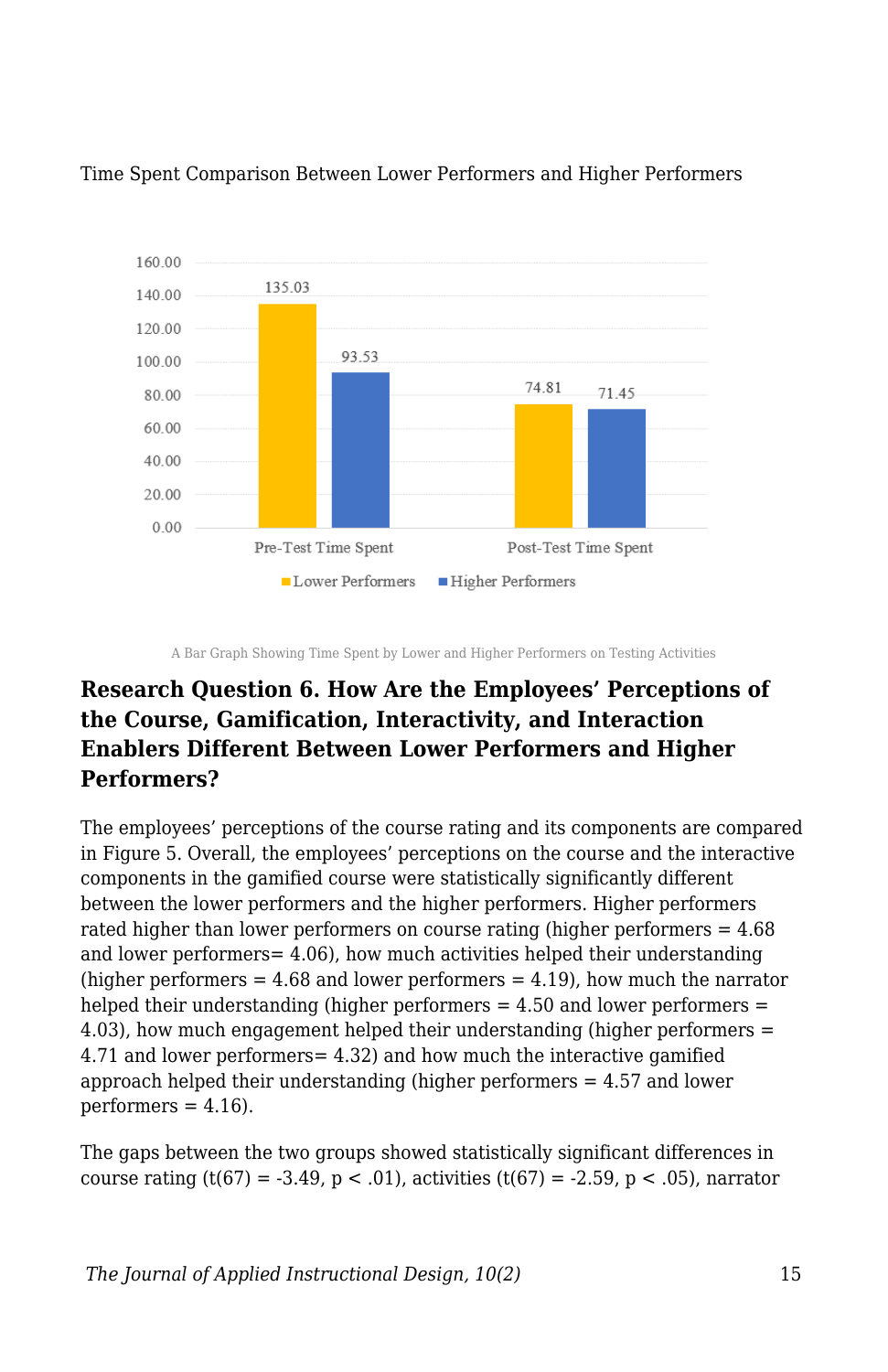$(t(67) = -2.11, p < .05)$  and engagement  $(t(67) = -2.23, p < .05)$ . The gap in course rating between the two groups was not a statistically significant difference. In sum, for the high performers, the interactive gamified course design facilitated engagement and promoted knowledge gains.

Figure 5

Employees' Perceptions of the Course and Gamification Between Lower Performers and Higher Performers



A Bar Graph Comparing Lower and Higher Performers' Perceptions of Gamified Activities

# **Discussion**

The researchers' goal in conducting this study was to examine new hires' learning outcomes and perceptions of an interactive gamified e-learning course in a health insurance organization. The researchers' found that a gamified e-learning course was well received by participants and assisted them in understanding foundational information on insurance terminology, processes, enrollment, benefits, and claims.

The learners' positive perception of the course and understanding of the course content were the effect of several factors. The instructional designers employed the UbD process to uncover whether gamification was a good fit for the audience and appropriate in meeting the organization's goals. Additionally, the gamified elements and engagement enablers, such as characters, increasingly complex challenges, and an overarching narrative, supported high levels of interactivity, which in turn enhanced learner engagement and understanding of content.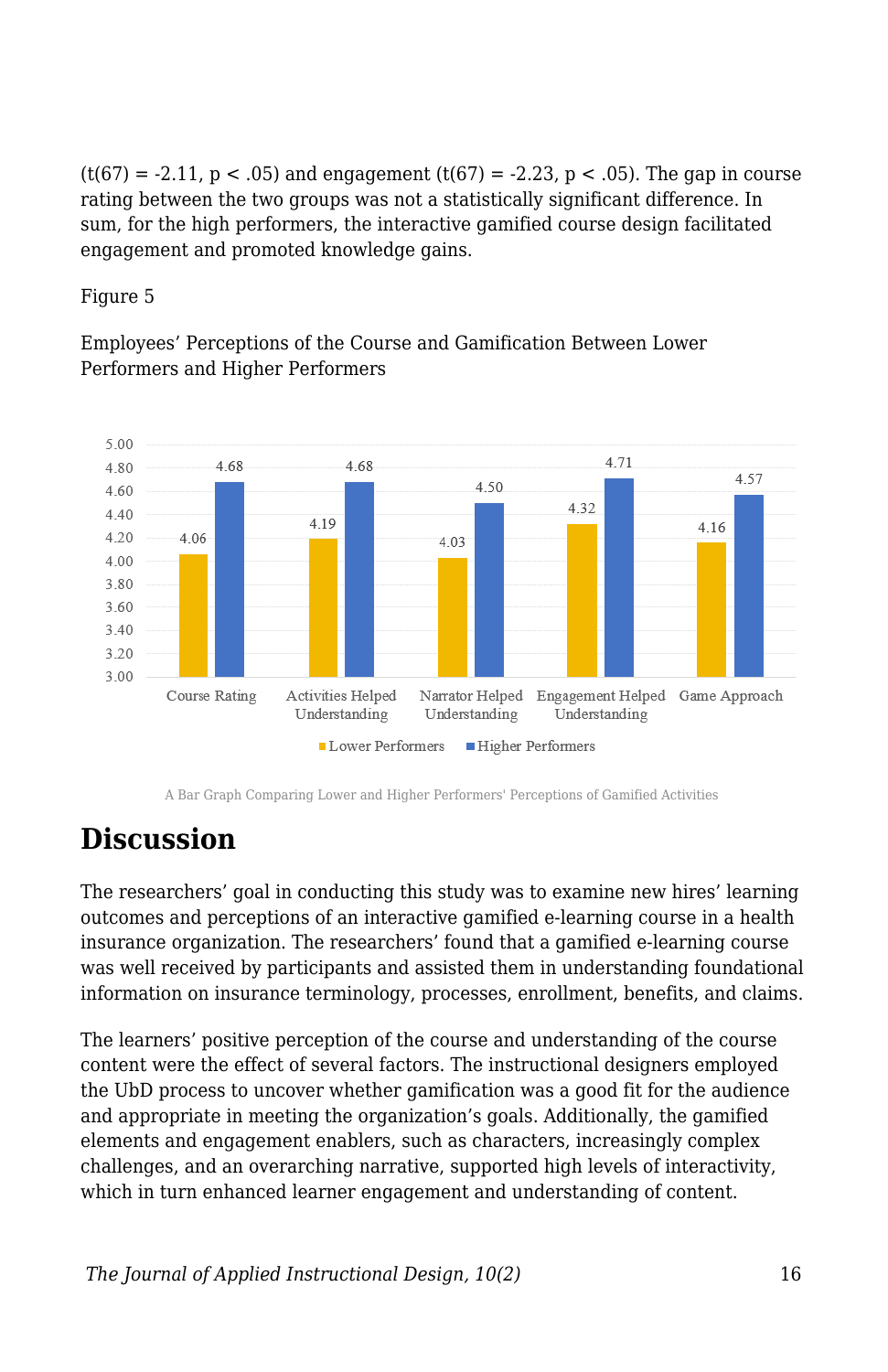McKimm, Jollie and Cantillon (2003) explained that e-learning courses are often incorporated into blended learning programs. Varying learning approaches can enhance learner engagement by challenging learners in different ways, such as through visually applying demonstrations, problem-solving scenarios, or interactive exercises. The Member Journey course mirrors this trend. In the newhire program, the gamified Member Journey course was a component of a larger program including instructor-led lessons, videos, and e-learning courses with simple to average amounts of interactivity and animation. It is critical to align the best learning solution to the content and larger experience; interestingly, several of the participants were also attuned to this. For example, Emily echoed this sentiment with:

I don't think it'd be beneficial to do all games during the learning course. So, to change it up. So, some of them are reading. Some of them were typing. Some of them were playing a game keeps…you on your toes and keeps it different.

The results supported the rigor involved in working through an instructional design framework and revealed that the interactive courses resonated with participants. Beyond solely the Member Journey course, nine out of ten learners interviewed found the most interactive e-learning courses the most effective. Lee highlighted "the ones that are interactive, which you have to click on to advance or to try to figure out the scenarios… helps me the most." 92% of participants rated the Member Journey course as excellent or good and participants demonstrated on average a 9.5-point increase in scores from the pre-test to the post-test. From the follow-up interviews, nine out of ten learners' expressed positive impression with the entertaining course structure compared to the informational and knowledge test-based courses. Aiden shared "I had a little more fun with this, it wasn't as stressful as if I go … cramming for an exam." In this context, the researchers' findings confirmed that the solution was a good fit based on the thorough consideration of the learning context, audience, and business need.

The learners were perceptive to the importance of considering the learning context. The results revealed game components in the course were beneficial. Participants discussed in the follow-up interviews finding the course layout engaging to interact with, which involved navigating to the new destinations after completing challenges on each island. The challenges involved game-based interactions such as spinning a wheel, flipping over cards and matching content. Emily expressed her reaction to completing the game-wheel challenge noting "…it keeps the fun aspect of it like I'm still playing a game. But I mean you're playing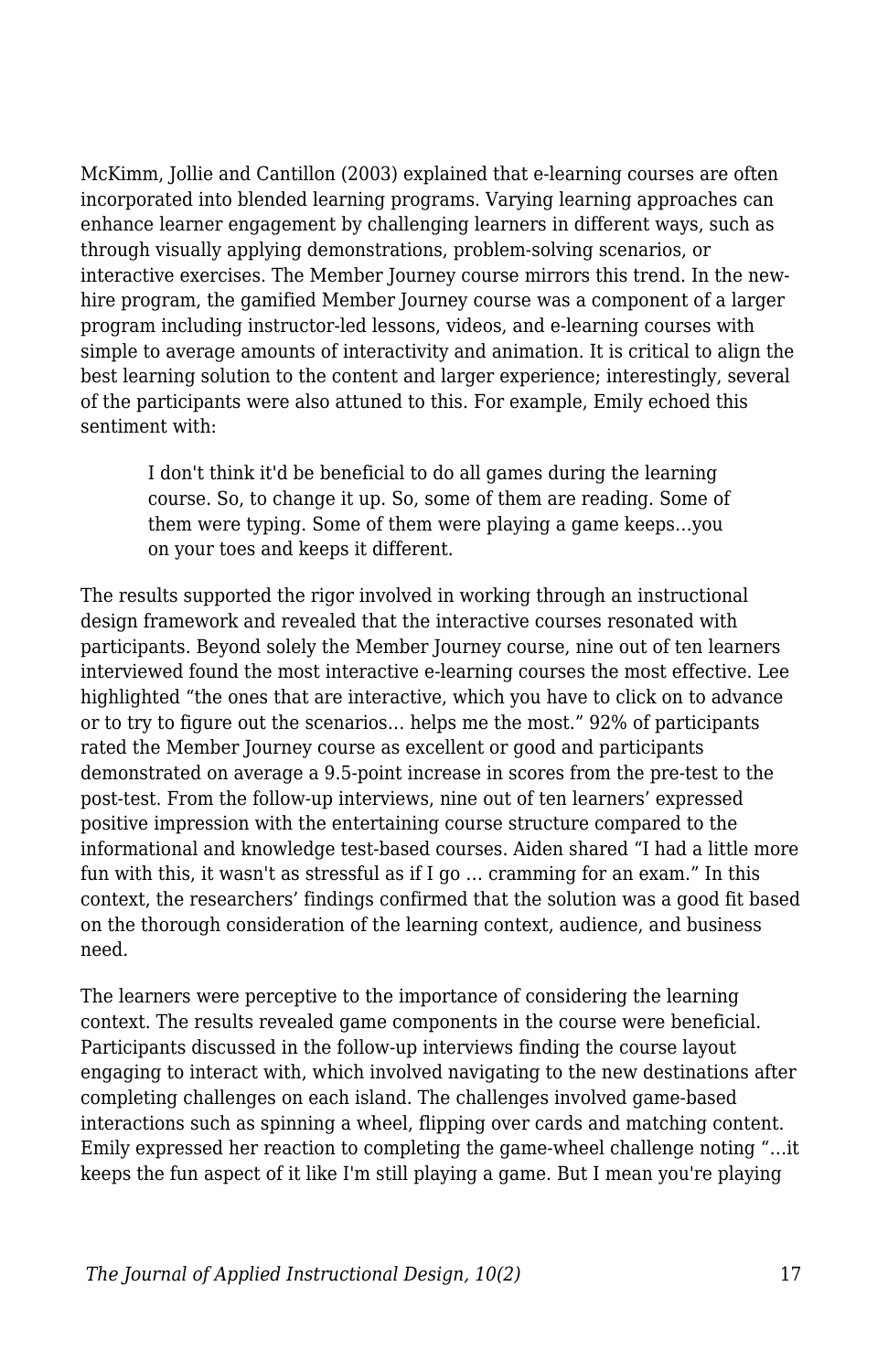the game and you're learning." This result aligns with the literature demonstrating the relationship between gamification and engagement (Alsawaier, 2017; Calvo & Reio, 2018; Jabbar & Felicia, 2015).

This study echoes the position that employing an instructional design model (e.g., the ADDIE, SAM, Competency-Based, UbD, Critical Events Model, or others) rigorously will align a learning modality to desired learners' perceptions and outcomes (Bell & Federman, 2013). Once instructional designers determine the most effective approach for the learning context, content, and audience, they can develop strategies for enhancing engagement (Young, 2010). Similar to Changet al. 's (2018) findings, the instructional designers of the Member Journey course implemented interactivity by employing gamification and course design features that enable interactivity which, in turn, increased engagement. The interplay between the gamification and enabling features is represented by Gil and Gidget navigating participants through the plot and providing participants with the rules of each island challenge.

The underlying stories in the course mirrored recommendations discussed in the literature which provided learners the opportunity to connect to past experiences and apply them to the content (Smeda et al., 2010). During the follow-up interviews, participants recalled specific examples of Gil and Gidget presenting challenging scenarios. Bill excitedly recounted one challenge in the Member Journey course that resonated due to unique storytelling approaches. He compared it to a "Saturday morning cartoon." He recalled that "the circle fellow there... he climbed a tree and got hit by a coconut." He further explained "… if someone would have told me that was going to be one of the trainings, I would have given them one of the most confused whatever." He further shared that this plot device "…prompted the next part of the journey, which was he had to go to the doctor. Because he fell off the coconut tree … it was entertaining, and it still made sense in the grand scheme which is impressive." In the Member Journey course, the pairing of digital storytelling with complex interactions including audio, animations, and interactive simulations resonated with the learners and enhanced their positive perception of the course in comparison to other approaches.

As a whole, 89% of participants shared they strongly agreed or agreed the narrators enhanced their understanding of their role. The challenges required participants to click, drag, or enter content while they engaged in problem solving through the scenarios Gil and Gidget presented. The researchers found that 91% of participants reported they strongly agreed or agreed that the activities helped their understanding of concepts. This evidence demonstrates that learner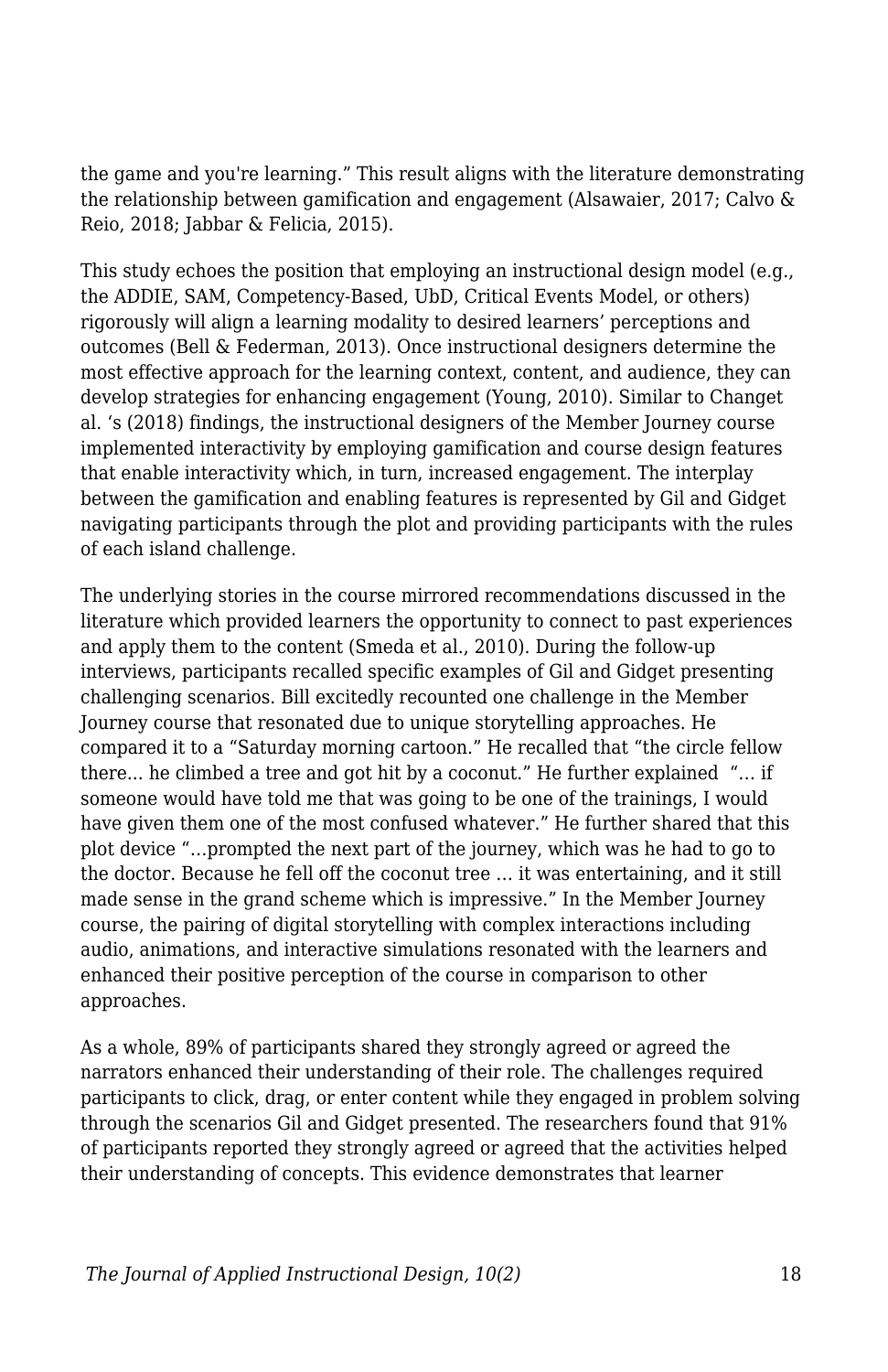engagement can lead to increased understanding of the course content (Bloom, 1956; Nkhoma et al., 2014).

According to the results, most participants reported that the course was engaging. Although there was a statistically significant group difference, the gamified course was engaging for both lower performers and higher performers. This suggests a positive correlation between engagement and understanding of course content. This is echoed the literature on higher learning outcomes were the result of learners experiencing greater engagement with the games and overall enjoyment in the course (Nkhoma et al., 2014).

After completing the Member Journey course, 93% of the learners expressed that engagement through the course promoted their understanding of course content. The participants found that the interactive gamified components were fun and motivated their learning. Emily explained "Because I'm a hands-on learner, I like to be able to click on things and, you know, type things in, as opposed to just reading and answering questions. It seems to stick better with me that way." These findings add to the understanding of how interactivity promotes engagement in e-learning (Zhang & Zhou, 2003). The findings also add to the dialogue on the strategies that increase learner engagement which will, in turn, increase understanding of the content (Bloom, 1956; Nkhoma et al., 2014).

Time spent in the pre- and post-test revealed that there was a statistically significant gap in time spent on pre-test between higher performers and lower performers while there was no significant gap in post-test. We noticed that higher performers had prior knowledge from their comparatively greater field experience and they needed less time to answer the pre-test questions. After the completion of the course, both groups showed reduced time spent in post-test. These results present the parallel pattern that low prior knowledge learners allocate more time to understand the learning materials and process information (Amadieu et al., 2009).

## **Suggestions for Future Research**

The results informed learning solutions at the organization where the study took place and the findings drove the adoption of highly interactive gamification approaches as an initiative for 2019. The findings supported the ideas that interactivity supports higher levels of engagement (Zhang & Zhou, 2003) and that higher levels of engagement can lead to better learning outcomes (Bloom, 1956; Nkhoma et al., 2014). Regarding enabling features, participants rated the storytelling elements highly and said they increased their interest in the content,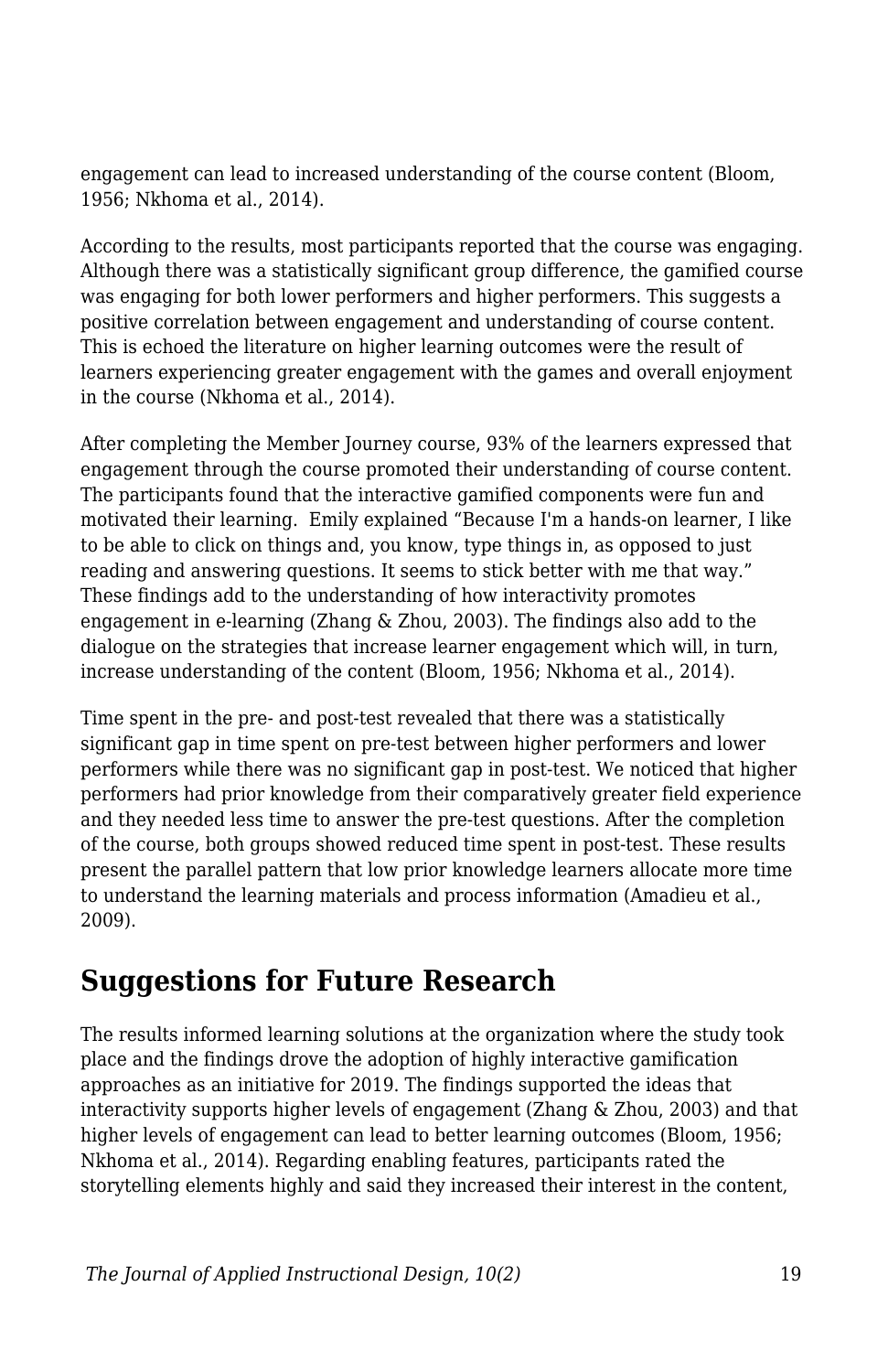motivation and connection making (Baldwin and Ching, 2016; Smeda et al., 2010). Overall, the study supported the hypothesis that games increase engagement (Alsawaier, 2017; Calvo & Reio, 2018; Jabbar & Felicia, 2015). A limitation of the study is that a single course was administered instead of multiple gamified courses. Further studies examining the impact of highly interactive and engaging gamified e-learning could be beneficial in understanding this type of course design in the workplace. Furthermore, additional exploration is needed of how varied gamification approaches can be supported to identify consistent results regarding the positive effects of gamified courses in corporate settings.

This study examined 121 employees in eight classes. This represents a small portion of the approximately 1,148 concierge customer service new hires brought into the organization each year. The more robust population provides the opportunity for a longitudinal study to holistically examine the new hires' learning outcomes and perceptions of the game-based e-learning course and its course design. The participants in the course have the opportunity to reinforce their knowledge during their daily work. The researchers recommend surveying the participants after six months to assess their perceptions on how the course prepared them for work and the gamification strategies by comparison to other approaches experienced in their first six months of onboarding.

This study took place at a health insurance organization. Even though there is limited research on the impact of gamified learning in this setting, enabling interactivity through course design is not a new phenomenon in workplace elearning. There is opportunity for further examination of gamified e-learning across the healthcare industry.

# **References**

- Akdere, M., & Conceicao, S. (2006). Integration of human resource development and adult education theories and practices: Implications for organizational learning. Online Submission. [https://edtechbooks.org/-eMp](http://www.ulib.niu.edu:2274/contentdelivery/servlet/ERICServlet?accno=ED492681)
- Alsawaier, R. S. (2018). The effect of gamification on motivation and engagement. The International Journal of Information and Learning Technology, 35(1), 56-79[.](https://doi.org/10.1108/IJILT-02-2017-0009) [https://edtechbooks.org/-pmR](https://doi.org/10.1108/IJILT-02-2017-0009)
- Amadieu, F., van Gog, T., Paas, F., Tricot, A., & Marine, C. (2009). Effects of prior knowledge and concept-map structure on disorientation, cognitive load, and learning. Learning and Instruction, 19, 376-386. [https://edtechbooks.org/-HIj](https://doi.org/10.1016/j.learninstruc.2009.02.005)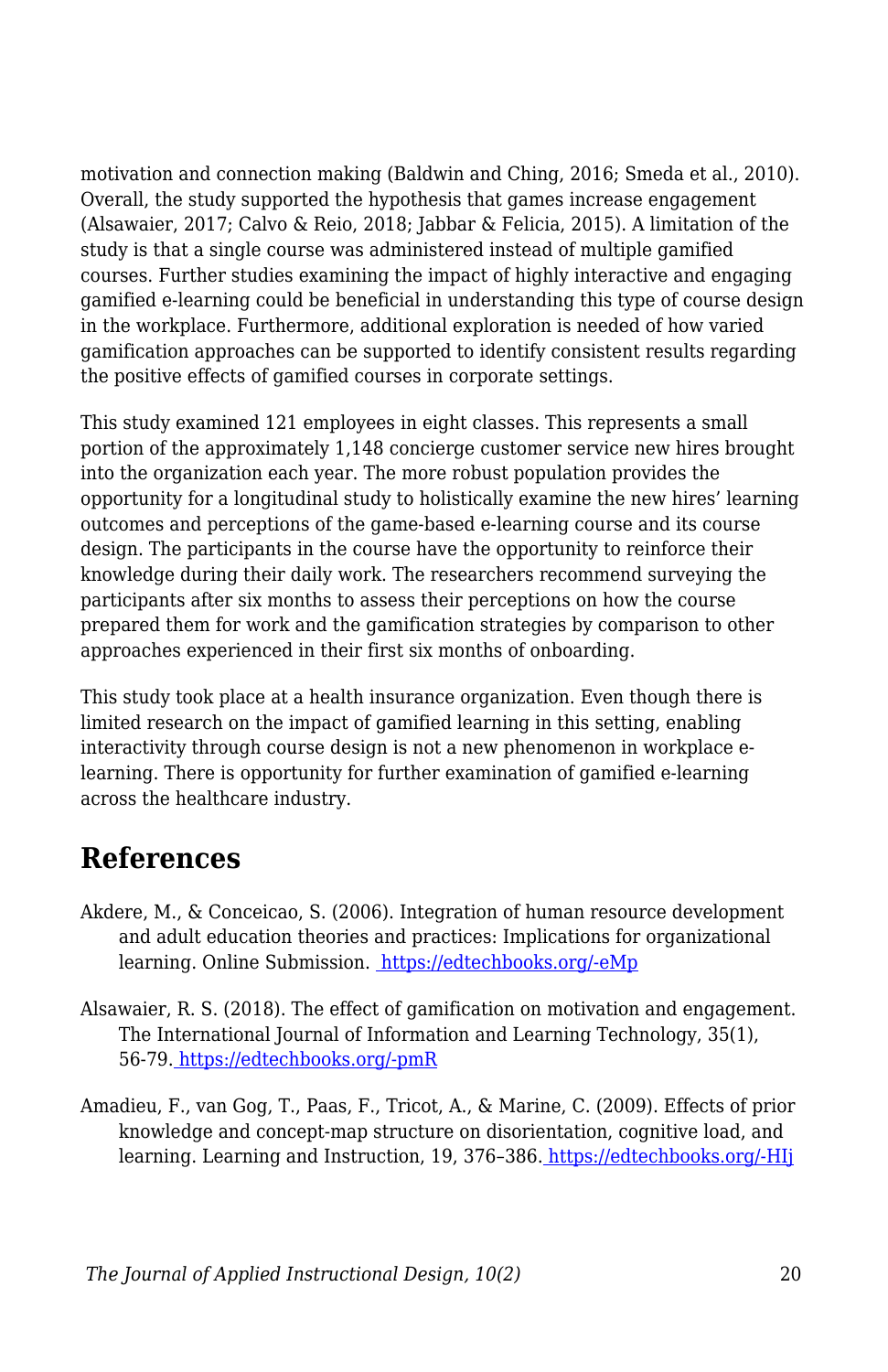Articulate Global. (2019). Storyline 3. <https://articulate.com/>

- Baldwin, S., & Ching, Y. H. (2017). Interactive storytelling: Opportunities for online course design. Tech Trends, 61(2), 179-186. [https://edtechbooks.org/-vMin](https://doi.org/10.1007/s11528-016-0136-2)
- Bell, B., & Federman, J. (2013). E-Learning in postsecondary education. The Future of Children, 23(1), 165-185. [https://edtechbooks.org/-YUM](https://doi.org/10.1353/foc.2013.0007)
- Bloom, B. S. (1956). Taxonomy of Educational Objectives, Handbook I: The Cognitive Domain. David McKay Co Inc.
- Calvo, L. C., & Reio, T. (2018). The relationship between engagement and knowledge attainment in a computer-based training game and job performance of travel agents. The Journal of Management Development, 37(5), 374-384. [https://edtechbooks.org/-xmAf](https://doi.org/10.1108/JMD-03-2017-0063)
- Chang, C., Warden, C., Liang, C. & Lin, G. (2018). Effects of digital game-based learning on achievement, flow, and overall cognitive load. Australasian Journal of Educational Technology, 34(4), 155-167. [https://edtechbooks.org/-fFy](https://doi.org/10.14742/ajet.2961)
- Chatterjee, P. (2010). Entertainment, engagement and education in e-learning. Training & Management Development Methods, 24(2), 601-621. [https://edtechbooks.org/-rfK](https://search-proquest-com.gatekeeper.chipublib.org/abicomplete/docview/202612033/2FB1A87A1B5D49FCPQ/30?accountid=303)
- Creswell, J. W. (2014). Research design: Qualitative, quantitative, and mixed methods approaches.  $(4<sup>th</sup>$  ed.). Sage.
- Dichev, C., Dicheva, D. (2017). Gamifying education: What is known, what is believed and what remains uncertain: a critical review. International Journal of Educational Technology in Higher Education, 14(9). [https://edtechbooks.org/-pjKBK](https://doi.org/10.1186/s41239-017-0042-5)
- Ho, M. (2017). Learning investment and hours are on the rise. TD Magazine.  [https://www.td.org/magazines/td-magazine/learning-investment-and-hours-ar](https://www.td.org/magazines/td-magazine/learning-investment-and-hours-are-on-the-rise) [e-on-the-rise](https://www.td.org/magazines/td-magazine/learning-investment-and-hours-are-on-the-rise)
- Hoffmann, J. P., & Shafer, K. (2015). Linear regression analysis: Assumptions and applications. NASW Press.
- Hong, Y., Clinton, G., & Rieber, L. (2014). Designing creative user interactions for learning. Educational Technology, 54(2), 20-25. [https://edtechbooks.org/-fvvp](http://www.jstor.org.gatekeeper.chipublib.org/stable/44430249)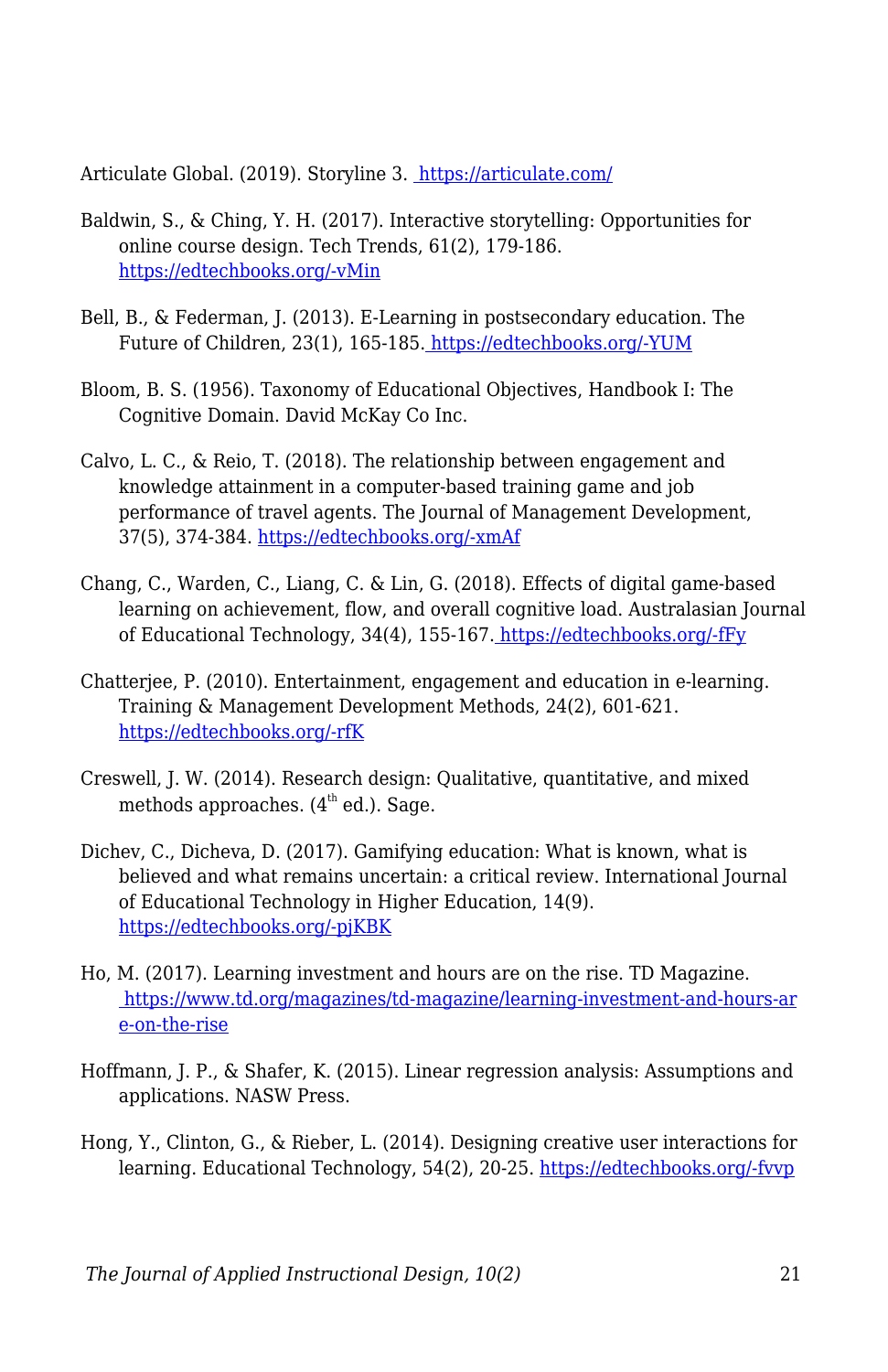- Jabbar, A., & Felicia, P. (2015). Gameplay engagement and learning in game-based learning: A systematic review. Review of Educational Research, 85(4), 740-779[. https://doi.org/10.3102/0034654315577210](https://doi.org/10.3102/0034654315577210)
- Lester, J. C., Ha, E. Y., Lee, S. Y., Mott, B. W., Rowe, J. P., & Sabourin, J. L. (2013). Serious games get smart: Intelligent game-based learning environments. AI Magazine, 34(4), 31-45.<https://doi.org/10.1609/aimag.v34i4.2488>
- Long, L. K. & Smith, R. D. (2003). The role of web-based distance learning in HR development. Journal of Management Development. 23(3), 270-284. <https://doi.org/10.1108/02621710410524122>
- McTighe, J. & Wiggins, G. (2012). Understanding by design framework. [https://edtechbooks.org/-fVI](https://www.ascd.org/ASCD/pdf/siteASCD/publications/UbD_WhitePaper0312.pdf)
- Nkhoma, M., Sriratanaviriyakul, N., Cong, H.P., & Lam, T.K. (2014). Examining the mediating role of learning engagement, learning process and learning experience on the learning outcomes through localized real case studies. Education and training, 56(4). 287-302. [https://edtechbooks.org/-Erie](https://doi.org/10.1108/ET-01-2013-0005)
- Novak, E. (2015). A critical review of digital storyline-enhanced learning. Educational Technology Research and Development, 63(3). 431-453. [https://edtechbooks.org/-qKfH](https://doi.org/10.1007/s11423-015-9372-y)
- Smeda, N., Dakich, E., & Sharda, N. (2010). Developing a framework for advancing e-learning through digital storytelling. Proceedings from the IADIS International Conference e-learning. Freiburg, Germany.
- Woo, T., Wohn, K., & Johnson, N. (2011). Categorisation of new classes of digital interaction. Leonardo, 44(1), 90-91. [https://edtechbooks.org/-mjr](http://www.jstor.org.gatekeeper.chipublib.org/stable/20869409)
- Young, M. R. (2010). The art and science of fostering engaged learning. Academy of Educational Leadership Journal, 14(1), 1–18. [https://edtechbooks.org/-qFrH](https://www.researchgate.net/publication/266862573_The_art_and_science_of_fostering_engaged_learning)
- Zhang, D., & Zhou, L. (2003). Enhancing e-learning with interactive multimedia. Information Resources Management Journal, 16(4), 1-14. <https://doi.org/10.4018/irmj.2003100101>

### **Appendix A: Survey**

- 1. What is your age?
- Less than 20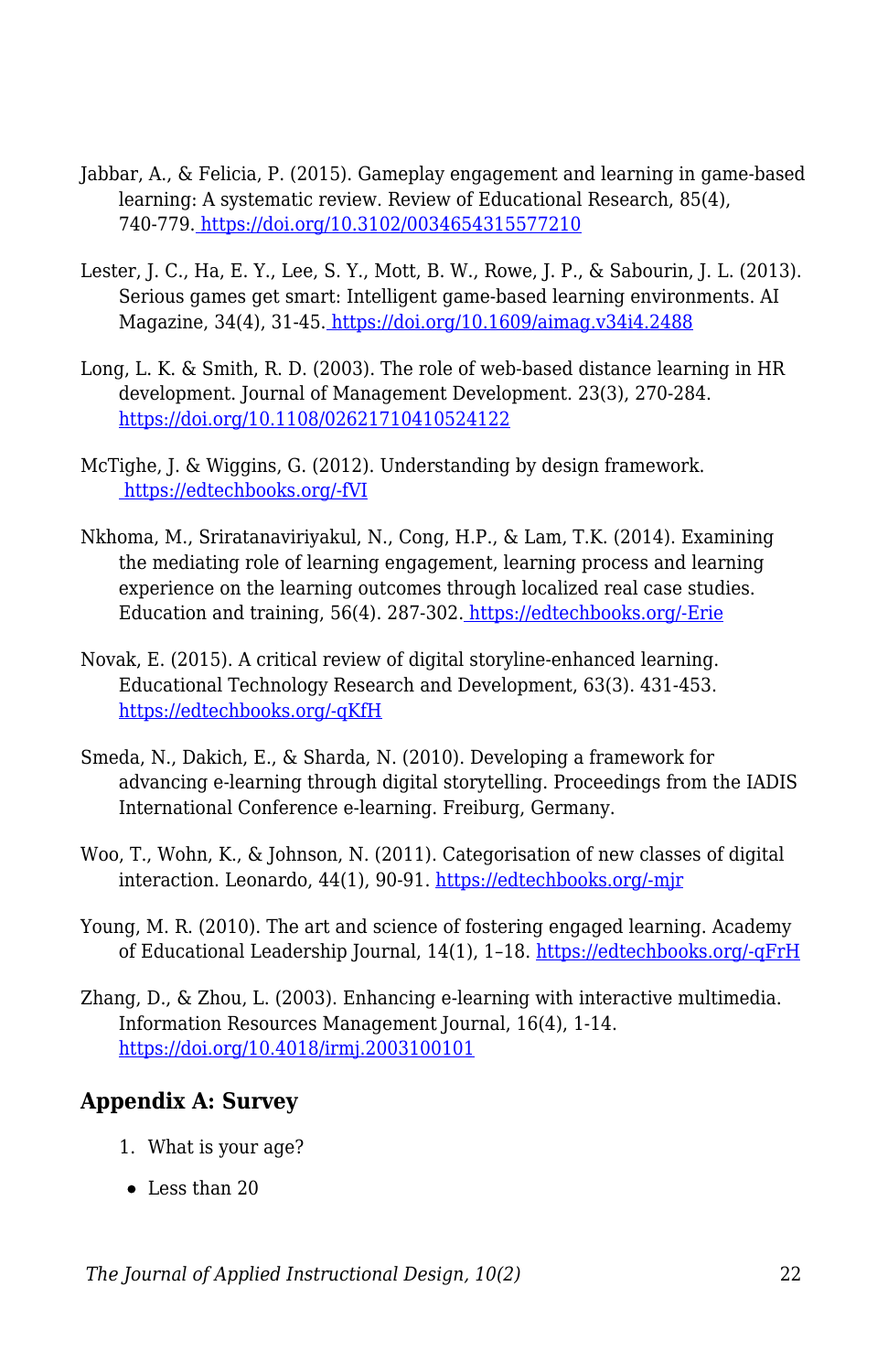- $20-29$
- $30-39$
- $40-49$
- 50-59
- Greater than 60
- I would prefer not to answer
- 2. What is your gender?
- Male
- Female
- I would prefer not to answer
- 3. What is the level of school you have completed? If currently enrolled, please select your highest degree received.
- Less than high school degree
- High school degree or equivalent (e.g. GED)
- Some college but no degree
- Associate degree
- Bachelor degree
- Graduate degree
- 4. How long have you worked in health care?
- Less than 1 year
- 1 year to less than 3 years
- 3 years to less than 5 years
- 5 years to less than 10 years
- 10 years or more
- 5. Overall, I would rate this Member Journey course as…
- Excellent
- Good
- Fair
- Poor
- Very poor
- 6. Please rate how much you agree or disagree with the following statement: The activities (e.g. drag and drop, tic-tac-toe, etc.) in the Member Journey course helped build my understanding of foundational concepts.
	- Strongly agree
	- Agree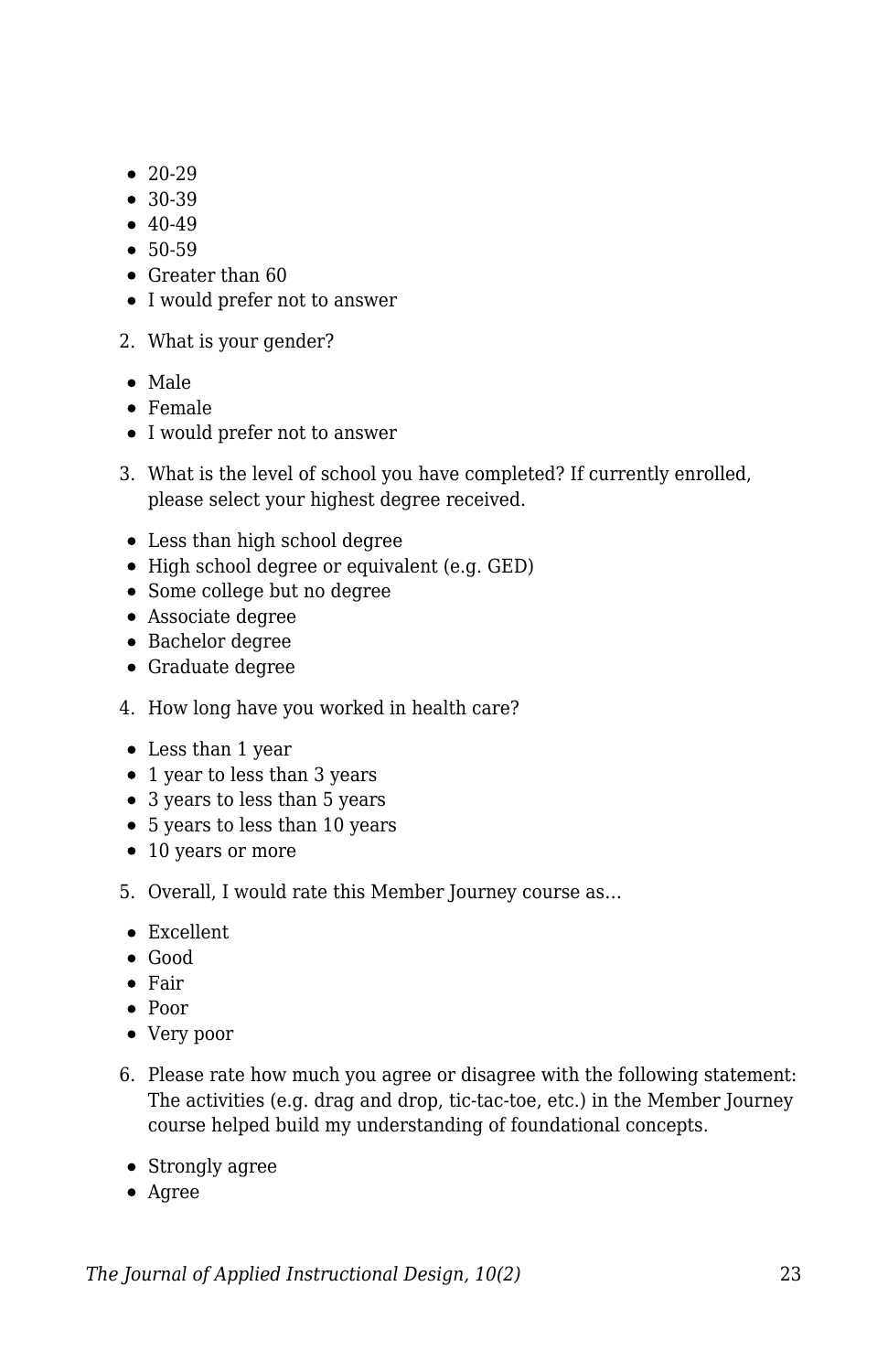- Undecided
- Disagree
- Strongly Disagree
- 7. Please rate how much you agree or disagree with the following statement: Gil and Gidget enhanced my understanding of my role in the customer experience.
- Strongly agree
- Agree
- Undecided
- Disagree
- Strongly disagree
- 8. Please rate how much you agree or disagree with the following statement: This Member Journey course made me engaged in learning.
- Strongly agree
- Agree
- Undecided
- Disagree
- Strongly disagree
- 9. Please rate how much you agree or disagree with the following statement: I'd prefer to learn this content through the learning game approach than other approaches (e.g. lecture, instructional videos, assigned reading, etc.)
- Strongly agree
- Agree
- Undecided
- Disagree
- Strongly disagree
- 10. Do you have any suggestion(s) for improving the Member Journey course?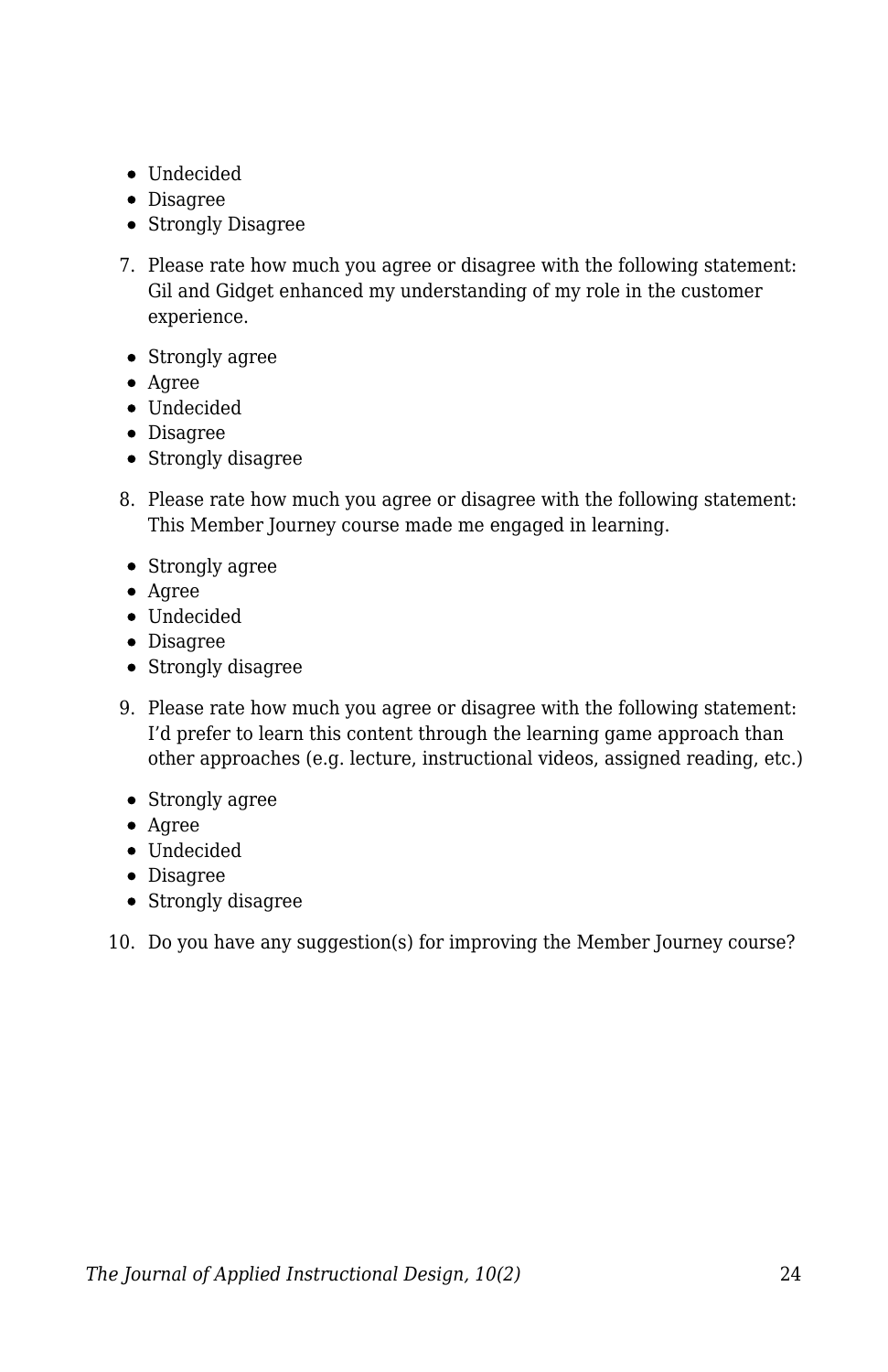### **Appendix B: Interview Protocol**

- 1. Tell me about your understanding of health insurance prior to attending the first day of training.
- 2. Describe the learning activities in the training program that stood out to you.
- 3. Discuss your perceptions of the Member Journey course in terms of understanding how your role facilitates the member experience. (Show image of course.)
- 4. Talk to me about your impressions of the Member Journey course in comparison to other e-learning courses, such as the scenario-based courses. (Show images of different courses, such as a piece of the introduction section and/ or a key topic section.)
- 5. In the Member Journey course, you completed a pre-test, games/exercises and a bonus around; how did you feel when you reached the bonus round?
- 6. Do you have any suggestions to improve the Member Journey course?